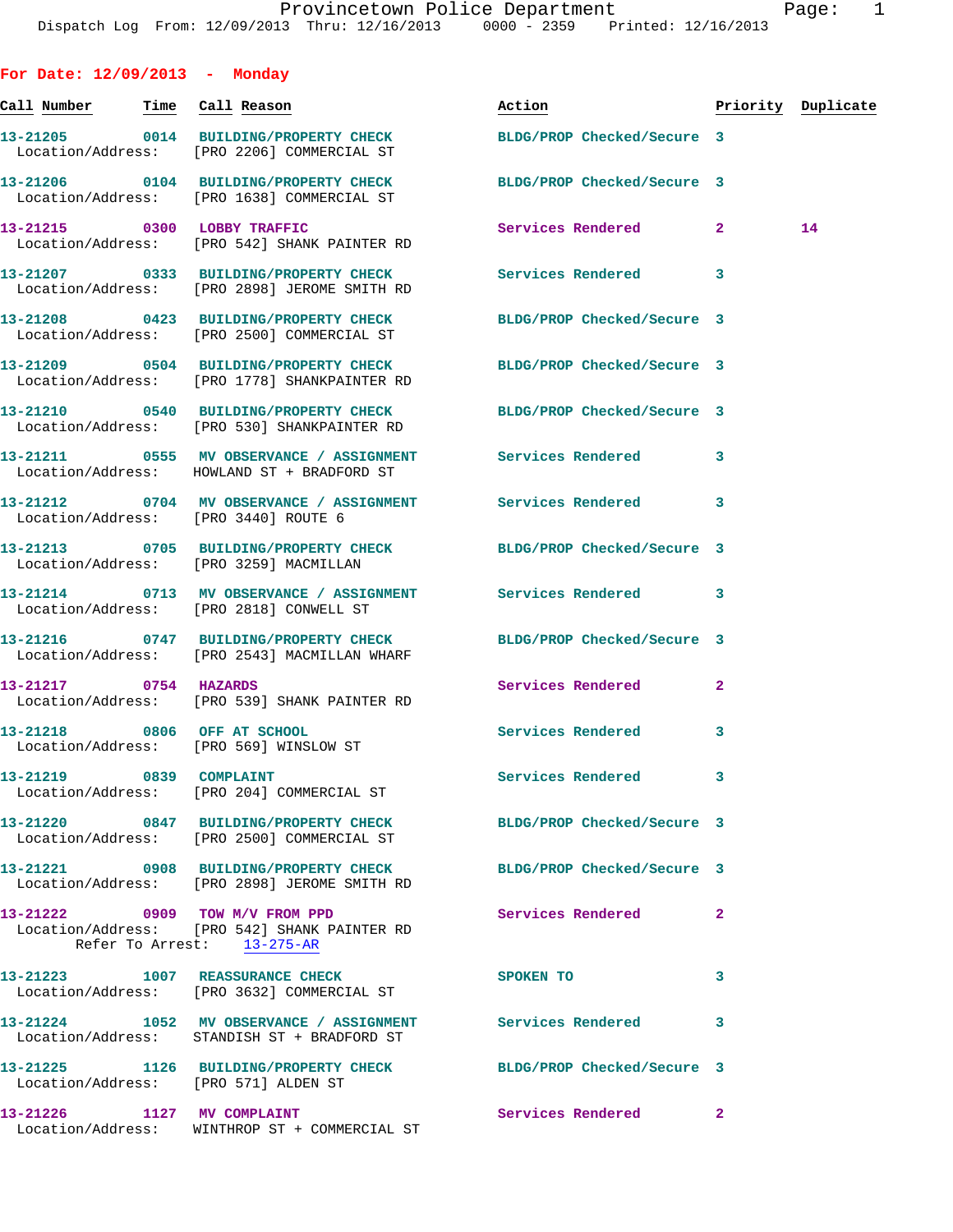|                                                                     | 13-21228 1154 BUILDING/PROPERTY CHECK<br>Location/Address: [PRO 2494] BRADFORD ST                      | BLDG/PROP Checked/Secure 3 |              |
|---------------------------------------------------------------------|--------------------------------------------------------------------------------------------------------|----------------------------|--------------|
| 13-21229 1222 FOLLOW UP                                             | Location/Address: [PRO 228] COMMERCIAL ST                                                              | Services Rendered          | $\mathbf{2}$ |
| 13-21230 1224 MV STOP<br>Location/Address: COMMERCIAL ST            |                                                                                                        | <b>VERBAL WARNING</b>      | 3            |
|                                                                     | 13-21231 1225 PARK, WALK & TALK<br>Location/Address: [PRO 3296] SHANK PAINTER RD                       | Services Rendered          | $\mathbf{2}$ |
| 13-21232 1311 ASSIST CITIZEN                                        | Location/Address: [PRO 542] SHANK PAINTER RD                                                           | Services Rendered          | 3            |
|                                                                     | 13-21233 1349 BUILDING/PROPERTY CHECK<br>Location/Address: [PRO 3163] WINTHROP ST                      | BLDG/PROP Checked/Secure 3 |              |
| Location/Address: [PRO 564] BAYBERRY                                | 13-21234 1419 BUILDING/PROPERTY CHECK                                                                  | BLDG/PROP Checked/Secure 3 |              |
|                                                                     | 13-21236 1510 BUILDING/PROPERTY CHECK<br>Location/Address: [PRO 1778] SHANKPAINTER RD                  | BLDG/PROP Checked/Secure 3 |              |
|                                                                     | 13-21237 1515 BUILDING/PROPERTY CHECK<br>Location/Address: [PRO 391] COMMERCIAL ST                     | BLDG/PROP Checked/Secure 3 |              |
| Location/Address: [PRO 521] ROUTE 6                                 | 13-21238 1519 BUILDING/PROPERTY CHECK                                                                  | BLDG/PROP Checked/Secure 3 |              |
| Location/Address: [PRO 606] CONWELL ST                              | 13-21239 1528 PARK, WALK & TALK                                                                        | Services Rendered 2        |              |
|                                                                     | 13-21240 1554 BUILDING/PROPERTY CHECK<br>Location/Address: [PRO 440] HARRY KEMP WAY                    | BLDG/PROP Checked/Secure 3 |              |
|                                                                     | 13-21241 1610 MV OBSERVANCE / ASSIGNMENT<br>Location/Address: [PRO 525] COMMERCIAL ST                  | Services Rendered          | 3            |
| 13-21243 1705 MEDICAL EMERGENCY<br>Location/Address: HARRY KEMP WAY |                                                                                                        | Services Rendered          | 1            |
|                                                                     | 13-21244 1738 BUILDING/PROPERTY CHECK<br>Location/Address: [PRO 175] COMMERCIAL ST                     | BLDG/PROP Checked/Secure 3 |              |
| Location/Address: [PRO 3287] ROUTE 6                                |                                                                                                        | BLDG/PROP Checked/Secure 3 |              |
| 13-21257 1900 ASSIST CITIZEN                                        | Location/Address: [PRO 542] SHANK PAINTER RD                                                           | Services Rendered          | 3            |
|                                                                     | 13-21246 1916 MV OBSERVANCE / ASSIGNMENT Services Rendered<br>Location/Address: BRADFORD ST + OPPEN LN |                            | 3            |
|                                                                     | 13-21247 2003 BUILDING/PROPERTY CHECK<br>Location/Address: [PRO 2898] JEROME SMITH RD                  | BLDG/PROP Checked/Secure 3 |              |
|                                                                     | 13-21248 2027 BUILDING/PROPERTY CHECK<br>Location/Address: [PRO 2206] COMMERCIAL ST                    | BLDG/PROP Checked/Secure 3 |              |
|                                                                     | 13-21249 2106 PARK, WALK & TALK<br>Location/Address: [PRO 105] COMMERCIAL ST                           | Services Rendered 2        |              |
|                                                                     | 13-21250 2147 BUILDING/PROPERTY CHECK<br>Location/Address: [PRO 2206] COMMERCIAL ST                    | BLDG/PROP Checked/Secure 3 |              |
| 13-21251<br>Location/Address: [PRO 3259] MACMILLAN                  | 2246 BUILDING/PROPERTY CHECK                                                                           | BLDG/PROP Checked/Secure 3 |              |
|                                                                     | 13-21252 2314 BUILDING/PROPERTY CHECK BLDG/PROP Checked/Secure 3                                       |                            |              |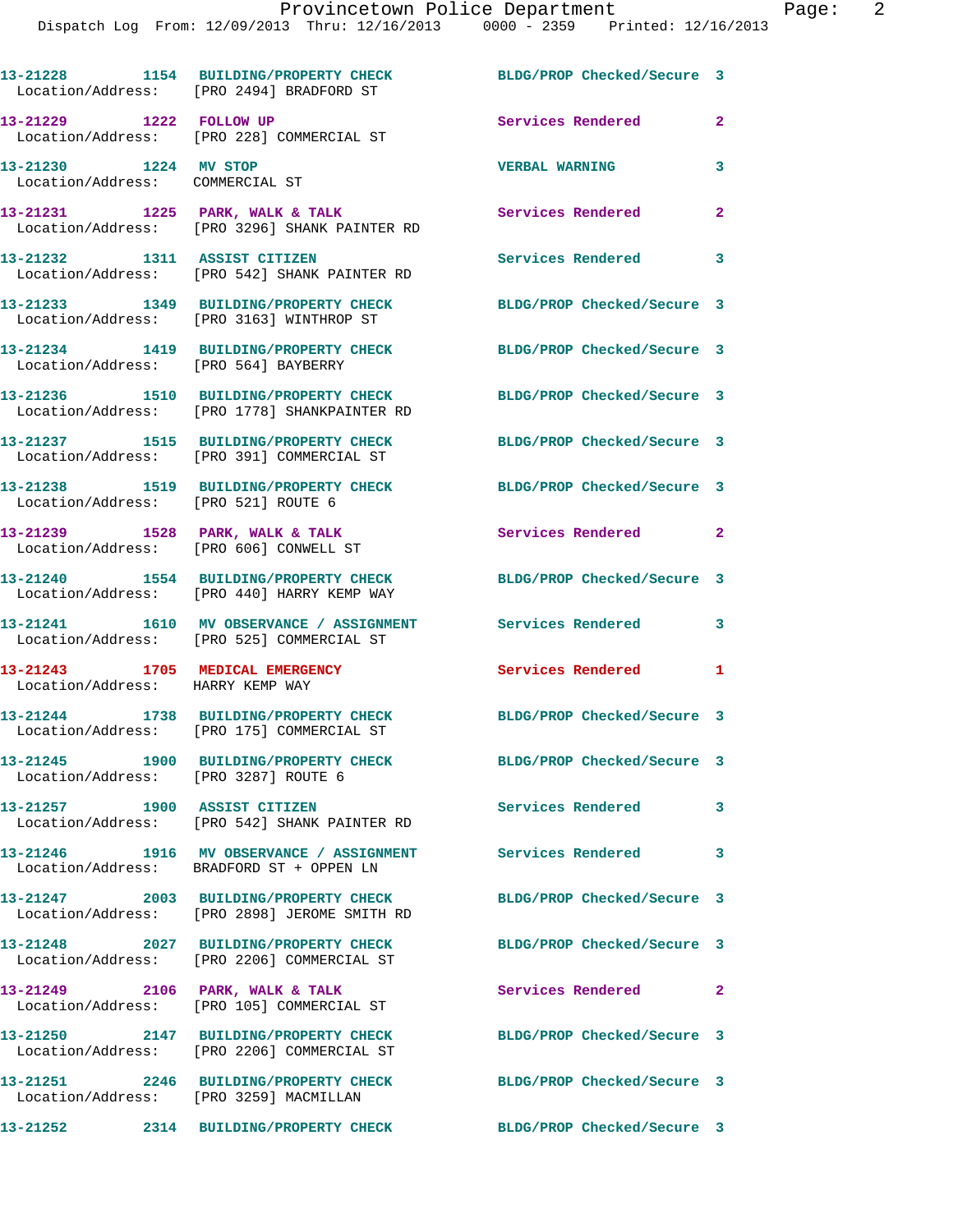|                                       | Dispatch Log From: 12/09/2013 Thru: 12/16/2013 0000 - 2359 Printed: 12/16/2013                                   | Provincetown Police Department | Page: 3                 |
|---------------------------------------|------------------------------------------------------------------------------------------------------------------|--------------------------------|-------------------------|
|                                       | Location/Address: [PRO 306] COMMERCIAL ST                                                                        |                                |                         |
|                                       | 13-21253 2347 BUILDING/PROPERTY CHECK BLDG/PROP Checked/Secure 3<br>Location/Address: [PRO 545] SHANK PAINTER RD |                                |                         |
|                                       | 13-21254 2357 BUILDING/PROPERTY CHECK BLDG/PROP Checked/Secure 3<br>Location/Address: [PRO 447] JEROME SMITH RD  |                                |                         |
| For Date: $12/10/2013$ - Tuesday      |                                                                                                                  |                                |                         |
|                                       | 13-21255 0007 BUILDING/PROPERTY CHECK BLDG/PROP Checked/Secure 3<br>Location/Address: [PRO 2483] COMMERCIAL ST   |                                |                         |
| Location/Address: [PRO 564] BAYBERRY  | 13-21256 0041 BUILDING/PROPERTY CHECK Services Rendered 3                                                        |                                |                         |
|                                       | 13-21258 0059 MV OBSERVANCE / ASSIGNMENT Services Rendered<br>Location/Address: BRADFORD ST + CENTRAL ST         |                                | 3                       |
|                                       | 13-21259 0101 911 GENERAL/TRANSPORT<br>Location/Address: [PRO 1103] SHIPS WAY RD                                 | Transported to Hospital 1      |                         |
| Location/Address: [PRO 2748] POINT ST | 13-21260 0109 ALARM - GENERAL                                                                                    | <b>Services Rendered</b>       | $\mathbf{1}$            |
|                                       | 13-21261 0123 BUS DOOR OPEN<br>Location/Address: [PRO 2539] RYDER ST                                             | Services Rendered 2            |                         |
|                                       | 13-21262 0218 BUILDING/PROPERTY CHECK BLDG/PROP Checked/Secure 3<br>Location/Address: [PRO 1989] COMMERCIAL ST   |                                |                         |
| Location/Address: [PRO 521] ROUTE 6   | 13-21263 0220 BUILDING/PROPERTY CHECK Services Rendered                                                          |                                | $\mathbf{3}$            |
|                                       | 13-21264 0242 BUILDING/PROPERTY CHECK Services Rendered<br>Location/Address: [PRO 63] BRADFORD ST EXT            |                                | $\mathbf{3}$            |
|                                       | 13-21265 0254 BUILDING/PROPERTY CHECK<br>Location/Address: [PRO 2898] JEROME SMITH RD                            | BLDG/PROP Checked/Secure 3     |                         |
|                                       | 13-21266 0258 BUILDING/PROPERTY CHECK BLDG/PROP Checked/Secure 3<br>Location/Address: [PRO 488] MAYFLOWER AVE    |                                |                         |
|                                       | 13-21267 0308 BUILDING/PROPERTY CHECK BLDG/PROP Checked/Secure 3<br>Location/Address: [PRO 3296] SHANKPAINTER RD |                                |                         |
|                                       | 13-21268 0323 SERVICE CALL<br>Location/Address: [PRO 542] SHANK PAINTER RD                                       | Services Rendered              | $\mathbf{3}$            |
| Location/Address: [PRO 2513] ROUTE 6  | 13-21269 0506 MV OBSERVANCE / ASSIGNMENT Services Rendered 3                                                     |                                |                         |
|                                       | 13-21270 0517 BUILDING/PROPERTY CHECK Services Rendered<br>Location/Address: [PRO 391] COMMERCIAL ST             |                                | $\overline{\mathbf{3}}$ |
|                                       | 13-21271 0518 BUILDING/PROPERTY CHECK BLDG/PROP Checked/Secure 3<br>Location/Address: [PRO 1638] COMMERCIAL ST   |                                |                         |
|                                       | 13-21272 0547 BUILDING/PROPERTY CHECK<br>Location/Address: [PRO 99] COMMERCIAL ST                                | BLDG/PROP Checked/Secure 3     |                         |
| 13-21301 0600 LOBBY TRAFFIC           | Location/Address: [PRO 542] SHANK PAINTER RD                                                                     | Services Rendered 2            | 20                      |
| Location/Address: [PRO 3287] ROUTE 6  | 13-21273 0604 BUILDING/PROPERTY CHECK BLDG/PROP Checked/Secure 3                                                 |                                |                         |
|                                       | 13-21274 0609 PARK, WALK & TALK<br>Location/Address: [PRO 516] RACE POINT RD                                     | <b>Services Rendered</b> 2     |                         |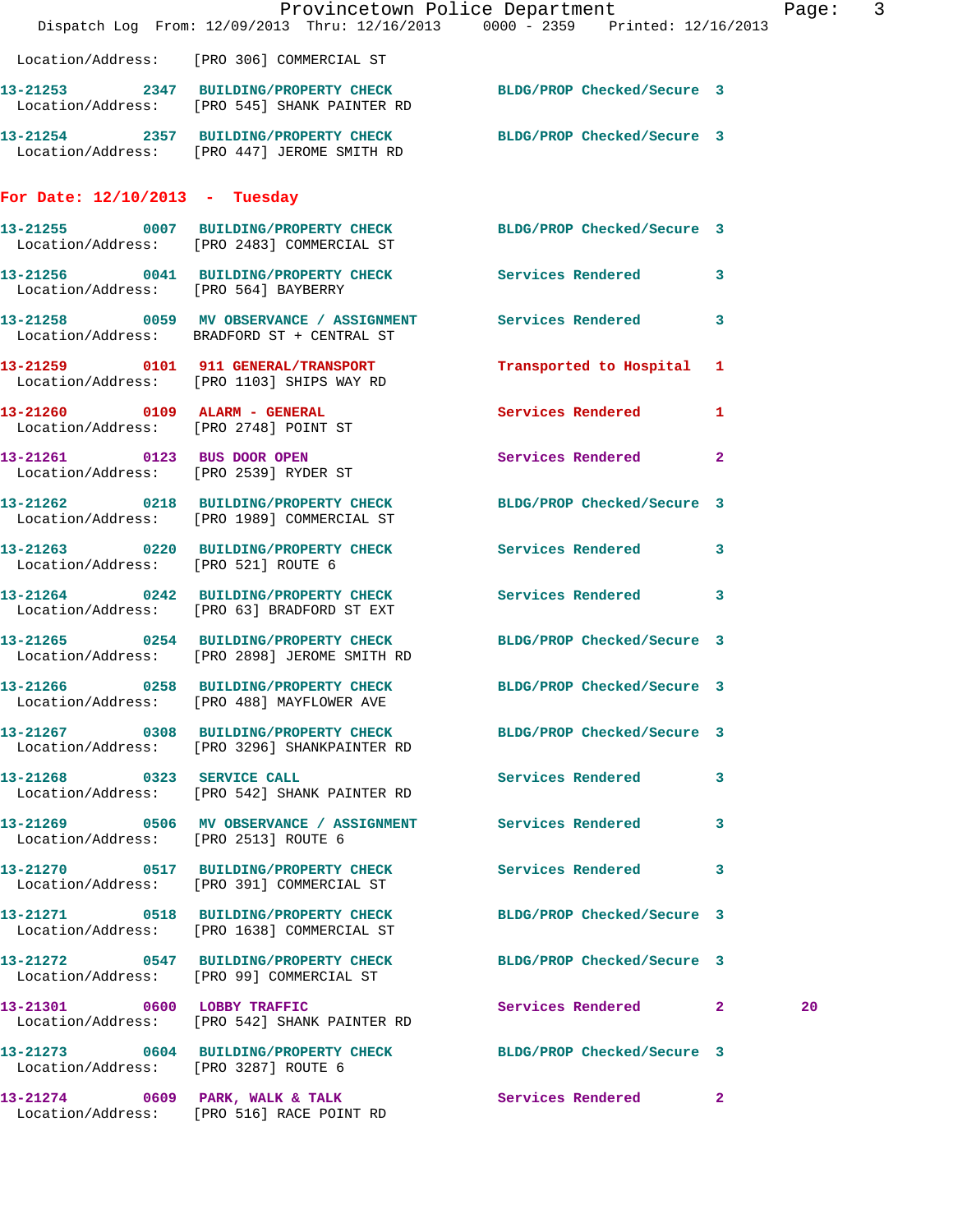|                                                                      | Dispatch Log From: 12/09/2013 Thru: 12/16/2013 0000 - 2359 Printed: 12/16/2013                                   | Provincetown Police Department |              | Page: 4 |  |
|----------------------------------------------------------------------|------------------------------------------------------------------------------------------------------------------|--------------------------------|--------------|---------|--|
| Location/Address: [PRO 2521] ROUTE 6                                 | 13-21275 0715 MV OBSERVANCE / ASSIGNMENT Services Rendered 3                                                     |                                |              |         |  |
| Location/Address: [PRO 3287] ROUTE 6                                 | 13-21276 0719 BUILDING/PROPERTY CHECK BLDG/PROP Checked/Secure 3                                                 |                                |              |         |  |
| Location/Address: [PRO 521] ROUTE 6                                  | 13-21277 0723 MV STOP                                                                                            | <b>VERBAL WARNING</b>          | 3            |         |  |
| 13-21278 0735 MV STOP<br>Location/Address: [PRO 2513] ROUTE 6        |                                                                                                                  | <b>VERBAL WARNING</b>          | $\mathbf{3}$ |         |  |
| 13-21280 0755 BIKE GENERAL<br>Location/Address: [PRO 571] ALDEN ST   |                                                                                                                  | Services Rendered              | $\mathbf{2}$ |         |  |
|                                                                      | 13-21279 0757 OFF AT SCHOOL<br>Location/Address: [PRO 569] WINSLOW ST                                            | Services Rendered 3            |              |         |  |
|                                                                      | 13-21281 0824 BUILDING/PROPERTY CHECK BLDG/PROP Checked/Secure 3<br>Location/Address: [PRO 2543] MACMILLAN WHARF |                                |              |         |  |
|                                                                      | 13-21282 0827 MV OBSERVANCE / ASSIGNMENT Services Rendered 3<br>Location/Address: HARRY KEMP WAY + HOWLAND ST    |                                |              |         |  |
|                                                                      | 13-21283 0835 BUILDING/PROPERTY CHECK BLDG/PROP Checked/Secure 3<br>Location/Address: [PRO 2206] COMMERCIAL ST   |                                |              |         |  |
| 13-21284 0913 MV STOP                                                | Location/Address: [PRO 2518] ROUTE 6                                                                             | <b>VERBAL WARNING</b>          | 3            |         |  |
|                                                                      | 13-21293 0930 LOST/FOUND PROPERTY<br>Location/Address: [PRO 816] COMMERCIAL ST                                   | Services Rendered 3            |              |         |  |
| Refer To Accident: 13-79-AC                                          | 13-21285    1021    MV    ACCIDENT<br>Location/Address: [PRO 145] COMMERCIAL ST                                  | Taken/Referred to Other 1      |              |         |  |
| 13-21286 1032 INJURED SEAGULL<br>Location/Address: CAPTAIN BERTIE RD |                                                                                                                  | Services Rendered 2            |              |         |  |
|                                                                      | 13-21288 1111 PET PANTRY<br>Location/Address: [PRO 537] SHANK PAINTER RD                                         | Services Rendered              | $\mathbf{2}$ |         |  |
|                                                                      | 13-21290 1112 SERVICE CALL<br>Location/Address: [PRO 182] COMMERCIAL ST                                          | Services Rendered 3            |              |         |  |
| Location/Address: [PRO 892] COTTAGE ST                               | 13-21289 1114 RESPIRATORY ISSUES                                                                                 | Transported to Hospital 1      |              |         |  |
| 13-21292 1130 ALARM - FIRE                                           | Location/Address: [PRO 425] COURT ST                                                                             | Services Rendered 1            |              |         |  |
|                                                                      | 13-21294 1256 BUILDING/PROPERTY CHECK<br>Location/Address: [PRO 2898] JEROME SMITH RD                            | BLDG/PROP Checked/Secure 3     |              |         |  |
|                                                                      | 13-21295 1300 SERVICE CALL<br>Location/Address: [PRO 606] CONWELL ST                                             | Services Rendered 3            |              |         |  |
|                                                                      | 13-21296 1304 SERVICE CALL<br>Location/Address: [PRO 488] MAYFLOWER AVE                                          | <b>Services Rendered</b>       | 3            |         |  |
| 13-21297 1308 FOLLOW UP                                              | Location/Address: [PRO 414] CONWELL ST<br>Refer To Arrest: 13-275-AR                                             | Services Rendered 2            |              |         |  |
|                                                                      | 13-21299 1327 EVALUATION<br>Location/Address: [PRO 3906] RACE POINT RD                                           | Transported to Hospital 1      |              |         |  |
|                                                                      | 13-21300 1335 DIFFICULTY BREATHING<br>Location/Address: [PRO 1673] PLEASANT ST                                   | Services Rendered 1            |              |         |  |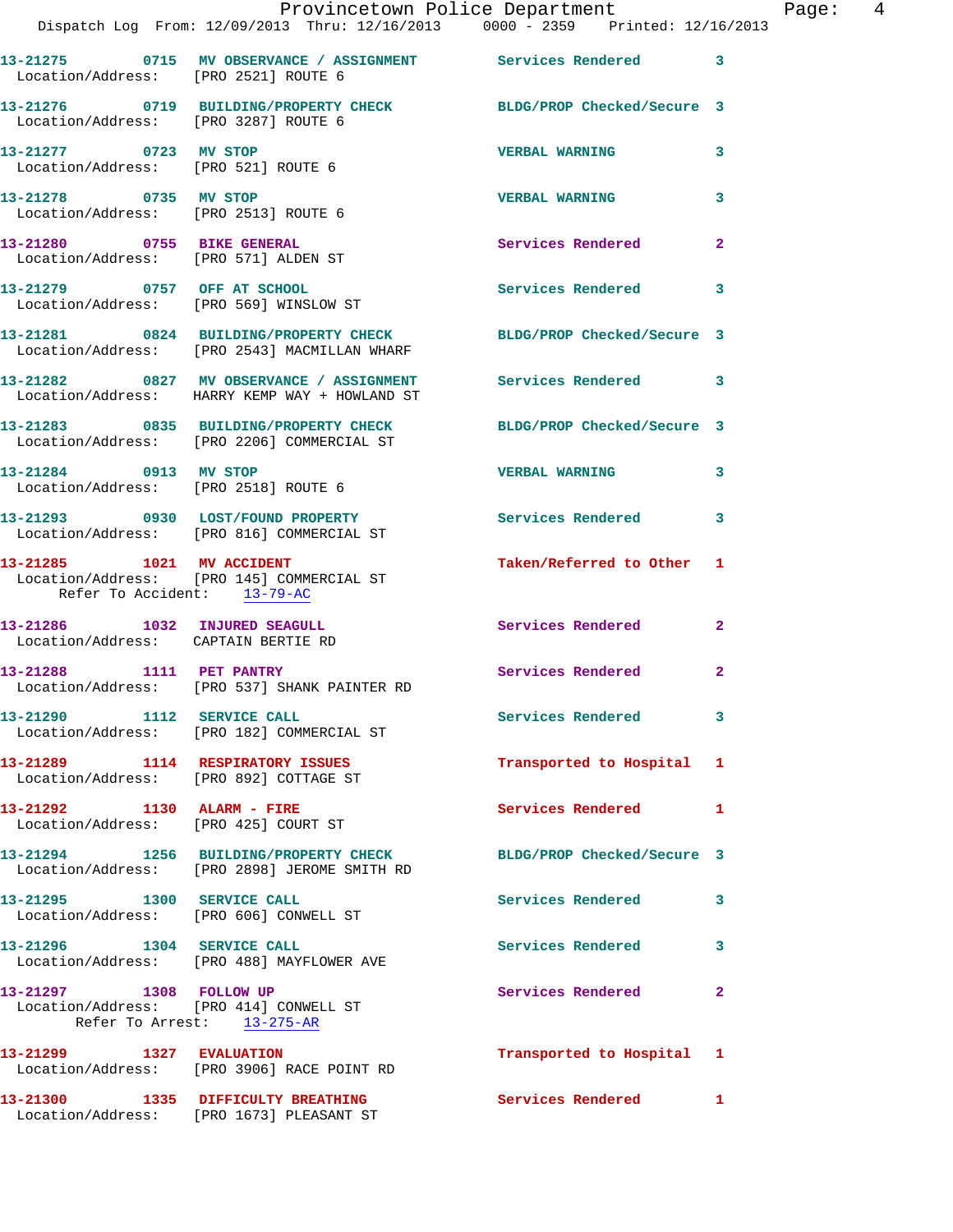|                                    |                                                                                                     | Provincetown Police Department                                                                               | Page |
|------------------------------------|-----------------------------------------------------------------------------------------------------|--------------------------------------------------------------------------------------------------------------|------|
|                                    |                                                                                                     | Dispatch Log From: 12/09/2013 Thru: 12/16/2013 0000 - 2359 Printed: 12/16/2013                               |      |
|                                    | Location/Address: [PRO 3287] ROUTE 6                                                                | 13-21302 1351 BUILDING/PROPERTY CHECK BLDG/PROP Checked/Secure 3                                             |      |
|                                    | Location/Address: [PRO 2898] JEROME SMITH RD                                                        | 13-21303 1428 BUILDING/PROPERTY CHECK BLDG/PROP Checked/Secure 3                                             |      |
|                                    |                                                                                                     | 13-21304 1429 BUILDING/PROPERTY CHECK BLDG/PROP Checked/Secure 3<br>Location/Address: [PRO 3318] CEMETERY RD |      |
|                                    | 13-21305 1436 FIRE, OTHER<br>Location/Address: [PRO 2451] COMMERCIAL ST                             | Extinguished<br>1                                                                                            |      |
|                                    | 13-21306 1536 LOST SUITCASES<br>Location/Address: [PRO 537] SHANK PAINTER RD                        | Services Rendered<br>3                                                                                       |      |
|                                    | 13-21308 1635 POSS CREDIT CARD FRAUD Services Rendered<br>Location/Address: [PRO 198] COMMERCIAL ST | $\overline{2}$                                                                                               |      |
|                                    | 13-21307 1657 MEDICAL EMERGENCY<br>Location/Address: [PRO 1895] BRADFORD ST                         | PATIENT REFUSAL 1                                                                                            |      |
|                                    | Location/Address: [PRO 3259] MACMILLAN                                                              | 13-21309 1727 BUILDING/PROPERTY CHECK BLDG/PROP Checked/Secure 3                                             |      |
|                                    | Location/Address: [PRO 2206] COMMERCIAL ST                                                          | 13-21310 1816 BUILDING/PROPERTY CHECK BLDG/PROP Checked/Secure 3                                             |      |
|                                    | Location/Address: [PRO 175] COMMERCIAL ST                                                           | 13-21311 1822 BUILDING/PROPERTY CHECK BLDG/PROP Checked/Secure 3                                             |      |
|                                    | Location/Address: FRANKLIN ST + BRADFORD ST                                                         | $13-21312$ 1908 MV STOP/VERBAL 90/7 VERBAL WARNING 3                                                         |      |
|                                    | Location/Address: [PRO 3287] ROUTE 6                                                                | 13-21313 2041 BUILDING/PROPERTY CHECK BLDG/PROP Checked/Secure 3                                             |      |
|                                    | Location/Address: [PRO 306] COMMERCIAL ST                                                           | 13-21314 2054 BUILDING/PROPERTY CHECK BLDG/PROP Checked/Secure 3                                             |      |
|                                    | Location/Address: [PRO 1646] WINSLOW ST                                                             | 13-21315 2221 BUILDING/PROPERTY CHECK BLDG/PROP Checked/Secure 3                                             |      |
|                                    | 13-21316 2313 BUILDING/PROPERTY CHECK<br>Location/Address: [PRO 530] SHANK PAINTER RD               | BLDG/PROP Checked/Secure 3                                                                                   |      |
| Location/Address: WEST VINE ST     | 13-21317 2349 BUILDING/PROPERTY CHECK                                                               | BLDG/PROP Checked/Secure 3                                                                                   |      |
| For Date: $12/11/2013$ - Wednesday |                                                                                                     |                                                                                                              |      |
|                                    | 13-21318 0005 FENCING REMOVED<br>Location/Address: [PRO 1617] BRADFORD ST                           | Services Rendered<br>$\mathbf{2}$                                                                            |      |
|                                    | 13-21319 0018 INFO SERVICES - LOBBY<br>Location/Address: [PRO 542] SHANK PAINTER RD                 | Services Rendered<br>$\mathbf{2}$                                                                            | 18   |

Location/Address: [PRO 3296] SHANKPAINTER RD

 Location/Address: [PRO 595] BRADFORD ST **13-21324 0115 BUILDING/PROPERTY CHECK BLDG/PROP Checked/Secure 3** 

Location/Address: [PRO 306] COMMERCIAL ST

Location/Address: BRADFORD ST + RYDER ST

Location/Address: [PRO 37] BRADFORD ST

**13-21320 0027 BUILDING/PROPERTY CHECK BLDG/PROP Checked/Secure 3 13-21321 0041 MV OBSERVANCE / ASSIGNMENT Services Rendered 3** 

**13-21322 0056 VERBAL STOP SIGN VERBAL WARNING 3** 

**13-21323 0107 MV OBSERVANCE / ASSIGNMENT Services Rendered 3**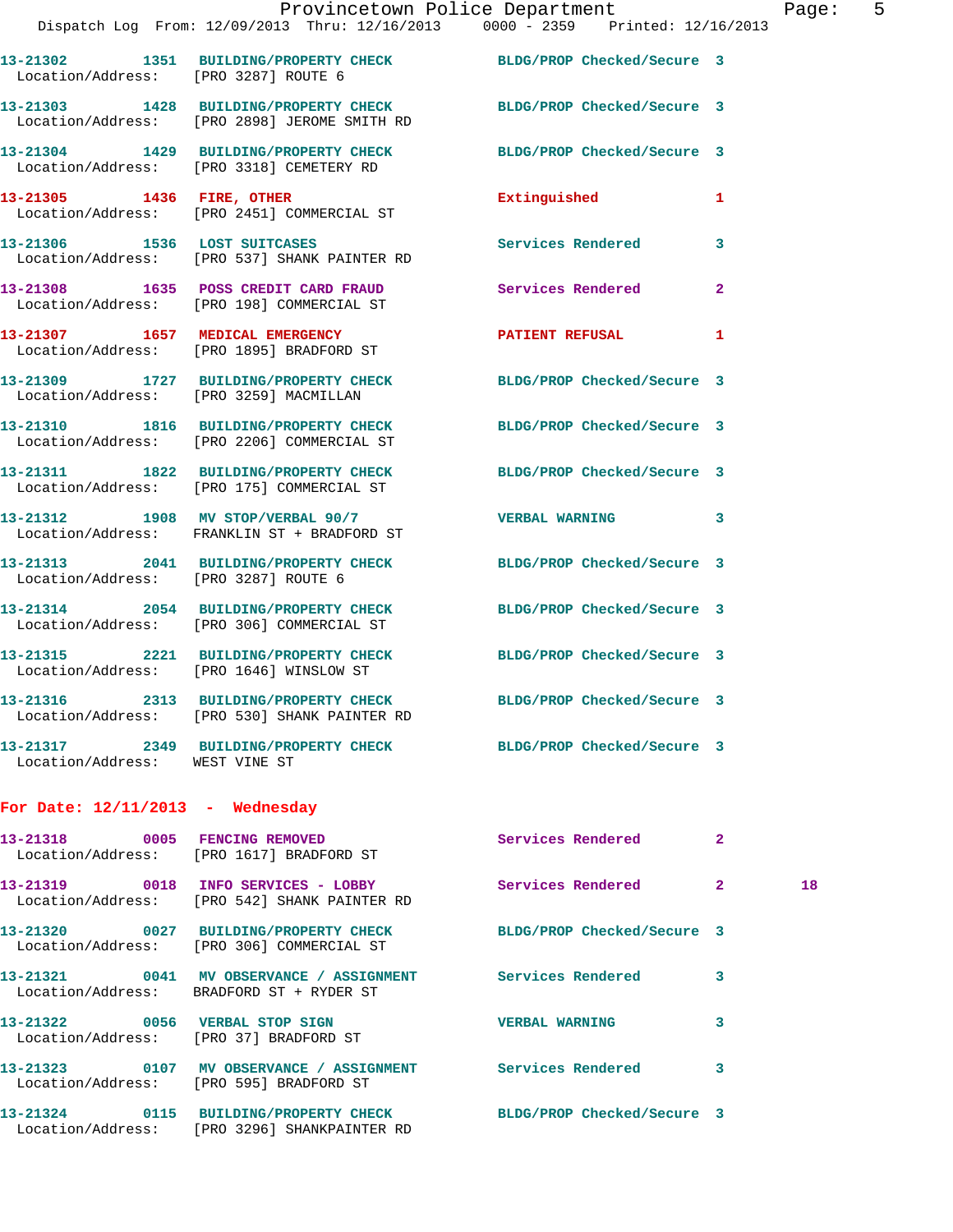**13-21325 0121 BUILDING/PROPERTY CHECK BLDG/PROP Checked/Secure 3**  Location/Address: [PRO 3259] MACMILLAN **13-21326 0142 BUILDING/PROPERTY CHECK Services Rendered 3**  Location/Address: [PRO 521] ROUTE 6 **13-21327 0215 BUILDING/PROPERTY CHECK BLDG/PROP Checked/Secure 3**  Location/Address: [PRO 516] RACE POINT RD **13-21328 0248 BUILDING/PROPERTY CHECK Services Rendered 3**  Location/Address: [PRO 564] BAYBERRY **13-21329 0328 BUILDING/PROPERTY CHECK BLDG/PROP Checked/Secure 3**  Location/Address: [PRO 3030] TIN PAN ALLEY RD **13-21330 0425 BUILDING/PROPERTY CHECK Services Rendered 3**  Location/Address: [PRO 2206] COMMERCIAL ST **13-21331 0513 BUILDING/PROPERTY CHECK Services Rendered 3**  Location/Address: [PRO 3317] CEMETERY RD **13-21332 0515 BUILDING/PROPERTY CHECK Services Rendered 3**  Location/Address: [PRO 3318] CEMETERY RD **13-21333 0520 BUILDING/PROPERTY CHECK BLDG/PROP Checked/Secure 3**  Location/Address: [PRO 444] HIGH POLE **13-21334 0633 TTY TEST CALL Services Rendered 1**  Location/Address: [PRO 542] SHANK PAINTER RD **13-21335 0700 NOISE COMPLAINT SPOKEN TO 3**  Location/Address: [PRO 542] SHANK PAINTER RD **13-21336 0737 BUILDING/PROPERTY CHECK BLDG/PROP Checked/Secure 3**  Location/Address: [PRO 3287] ROUTE 6 **13-21337 0805 ASSIST CITIZEN Services Rendered 3**  Location/Address: [PRO 569] WINSLOW ST **13-21338 0811 BUILDING/PROPERTY CHECK BLDG/PROP Checked/Secure 3**  Location/Address: [PRO 2898] JEROME SMITH RD **13-21339 0814 BUILDING/PROPERTY CHECK BLDG/PROP Checked/Secure 3**  Location/Address: [PRO 571] ALDEN ST **13-21340 0815 MV OBSERVANCE / ASSIGNMENT Citation/Warning Issued 3**  Location/Address: [PRO 3440] ROUTE 6 **13-21341 0824 MV STOP VERBAL WARNING 3**  Location: EAST HARBOR O/B **13-21342 0832 ASSIST CITIZEN SPOKEN TO 3**  Location/Address: [PRO 542] SHANK PAINTER RD **13-21343 0835 BUILDING/PROPERTY CHECK BLDG/PROP Checked/Secure 3**  Location/Address: [PRO 2500] COMMERCIAL ST **13-21344 0900 BUILDING/PROPERTY CHECK BLDG/PROP Checked/Secure 3**  Location/Address: [PRO 391] COMMERCIAL ST **13-21345 0913 LOST BLACK LAB GONE ON ARRIVAL 2**  Location/Address: ROUTE 6 **13-21346 0925 ALARM - GENERAL False Alarm 1**  Location/Address: [PRO 3836] BAYBERRY AVE **13-21347 0959 MV OBSERVANCE / ASSIGNMENT Services Rendered 3**  Location/Address: SHANK PAINTER RD

**13-21348 1000 REASSURANCE CHECK Services Rendered 3**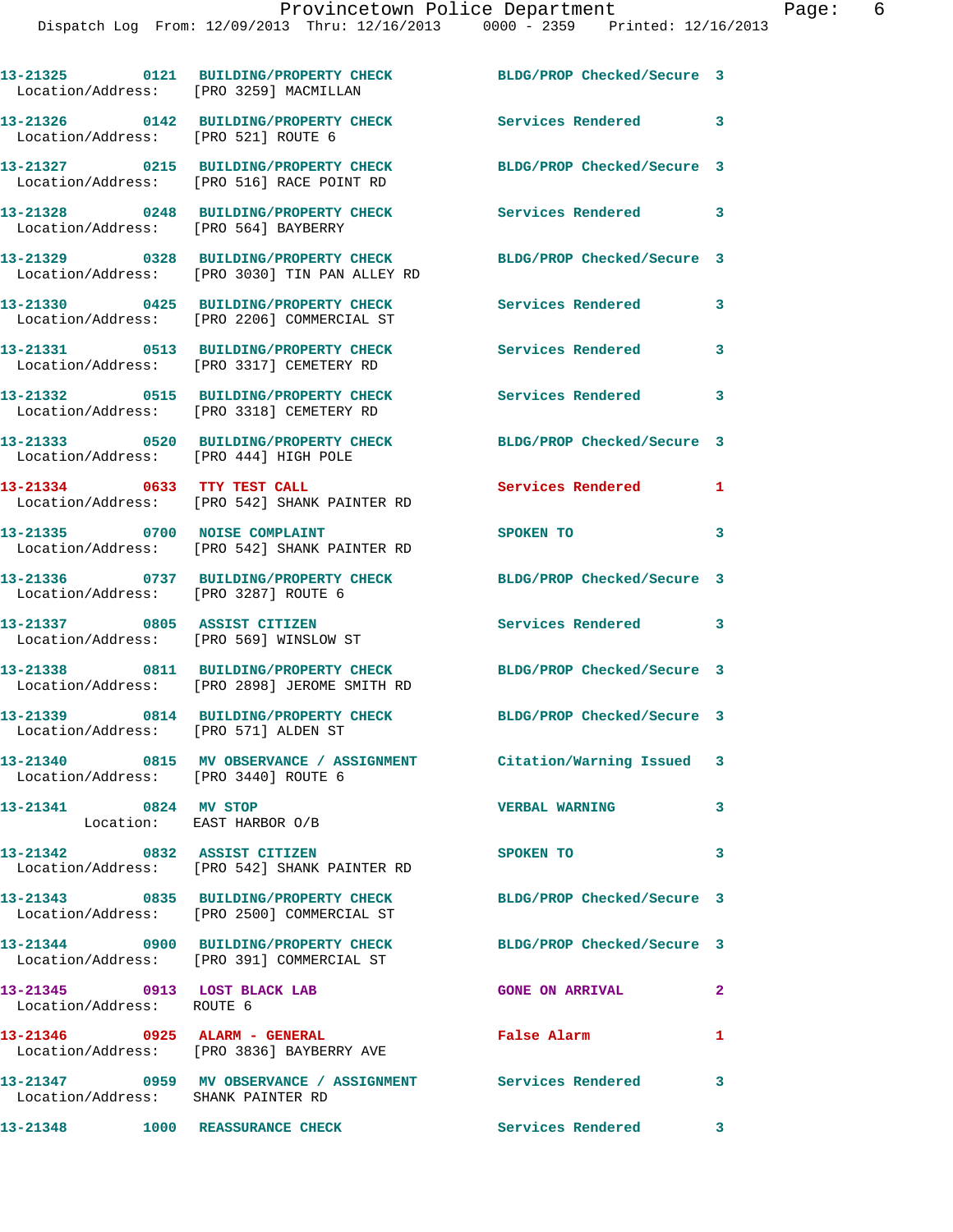|                                                                  | Dispatch Log From: 12/09/2013 Thru: 12/16/2013 0000 - 2359 Printed: 12/16/2013                                   | Provincetown Police Department | Page: 7        |
|------------------------------------------------------------------|------------------------------------------------------------------------------------------------------------------|--------------------------------|----------------|
|                                                                  | Location/Address: [PRO 3632] COMMERCIAL ST                                                                       |                                |                |
|                                                                  | 13-21349 1024 BUILDING/PROPERTY CHECK BLDG/PROP Checked/Secure 3<br>Location/Address: [PRO 2206] COMMERCIAL ST   |                                |                |
|                                                                  | 13-21350 1032 MEDICAL EMERGENCY<br>Location/Address: [PRO 210] COMMERCIAL ST                                     | <b>Services Rendered</b>       | 1              |
|                                                                  | 13-21351 1041 BUILDING/PROPERTY CHECK BLDG/PROP Checked/Secure 3<br>Location/Address: [PRO 75] CAPTAIN BERTIE RD |                                |                |
|                                                                  | 13-21352 1118 ASSIST AGENCY<br>Location/Address: RYDER ST + COMMERCIAL ST                                        | Services Rendered              | 3              |
| 13-21353 1127 ANIMAL CALL                                        | Location/Address: [PRO 1953] COMMERCIAL ST                                                                       | Services Rendered              | $\overline{2}$ |
| Location/Address: SHANK PAINTER RD                               | 13-21354 1146 BUILDING/PROPERTY CHECK Services Rendered                                                          |                                | 3              |
| 13-21355 1152 FRAUD                                              | Location/Address: [PRO 3777] CONWELL ST                                                                          | Services Rendered              | $\mathbf{2}$   |
|                                                                  | 13-21357 1230 ASSIST CITIZEN<br>Location/Address: [PRO 542] SHANK PAINTER RD                                     | SPOKEN TO                      | 3              |
|                                                                  | 13-21358 1247 BUILDING/PROPERTY CHECK BLDG/PROP Checked/Secure 3<br>Location/Address: [PRO 2206] COMMERCIAL ST   |                                |                |
|                                                                  | 13-21359 1308 MV OBSERVANCE / ASSIGNMENT Citation/Warning Issued 3<br>Location/Address: HOWLAND ST + BRADFORD ST |                                |                |
| 13-21360 1315 MV STOP                                            | Location/Address: BRADFORD ST + HOWLAND ST                                                                       | <b>VERBAL WARNING</b>          | 3              |
|                                                                  | 13-21361 1321 PARKING COMPLAINT / GENERAL Services Rendered<br>Location/Address: CARVER CT + COMMERCIAL ST       |                                | 3              |
| Location/Address: [PRO 3287] ROUTE 6                             | 13-21362 1428 BUILDING/PROPERTY CHECK BLDG/PROP Checked/Secure 3                                                 |                                |                |
| 13-21363 1510 MV ACCIDENT<br>Refer To Accident: 13-80-AC         | Location/Address: [PRO 3456] RYDER ST EXT                                                                        | Services Rendered 1            |                |
|                                                                  | 13-21364 1521 LOST WALLET<br>Location/Address: [PRO 542] SHANK PAINTER RD                                        | Services Rendered              | $\mathbf{3}$   |
|                                                                  | 13-21365 1609 911 GENERAL<br>Location/Address: [PRO 542] SHANK PAINTER RD                                        | Services Rendered 1            |                |
| Location/Address: [PRO 3259] MACMILLAN                           | 13-21366 1640 BUILDING/PROPERTY CHECK BLDG/PROP Checked/Secure 3                                                 |                                |                |
| 13-21367 1640 PROPERTY DAMAGE<br>Location/Address: COMMERCIAL ST |                                                                                                                  | Services Rendered 3            |                |
|                                                                  | 13-21368 1721 MV COMPLAINT<br>Location/Address: SHANK PAINTER RD + JEROME SMITH RD                               | Could Not Locate               | $\mathbf{2}$   |
|                                                                  | 13-21369 1856 BUILDING/PROPERTY CHECK<br>Location/Address: [PRO 1638] COMMERCIAL ST                              | BLDG/PROP Checked/Secure 3     |                |
| Location/Address: [PRO 444] HIGH POLE                            | 13-21370 1916 BUILDING/PROPERTY CHECK BLDG/PROP Checked/Secure 3                                                 |                                |                |
| Location/Address: [PRO 2513] ROUTE 6                             | 13-21371 1924 MV OBSERVANCE / ASSIGNMENT Services Rendered 3                                                     |                                |                |
| 13-21372 1932 MV STOP<br>Location/Address: [PRO 2513] ROUTE 6    |                                                                                                                  | <b>VERBAL WARNING</b>          | 3              |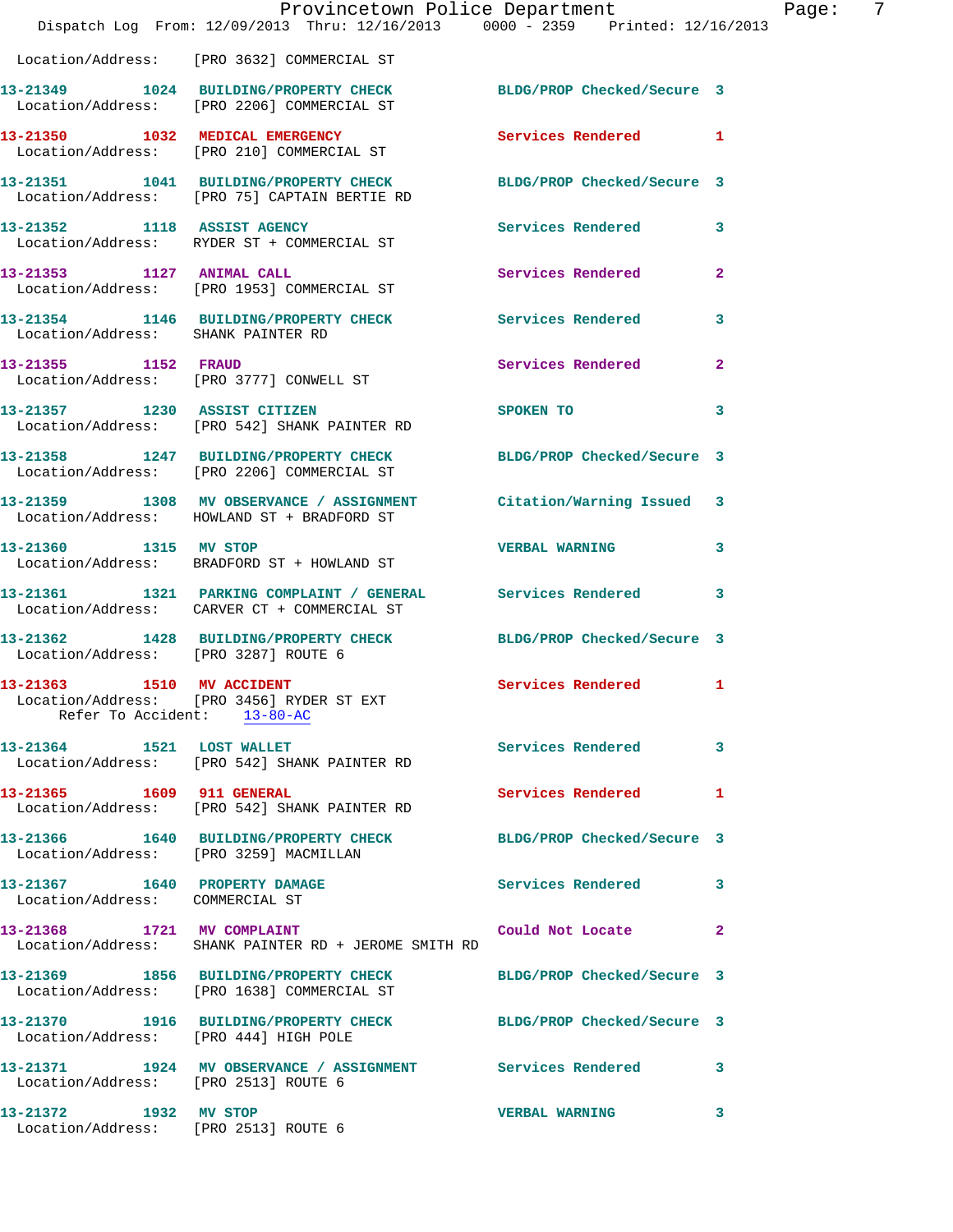|                                                                                    | Provincetown Police Department                                                 |                            |                     | Page |
|------------------------------------------------------------------------------------|--------------------------------------------------------------------------------|----------------------------|---------------------|------|
|                                                                                    | Dispatch Log From: 12/09/2013 Thru: 12/16/2013 0000 - 2359 Printed: 12/16/2013 |                            |                     |      |
| Location/Address: [PRO 3287] ROUTE 6                                               | 13-21373 2047 BUILDING/PROPERTY CHECK BLDG/PROP Checked/Secure 3               |                            |                     |      |
| Location/Address: [PRO 182] COMMERCIAL ST                                          | 13-21374 2218 BUILDING/PROPERTY CHECK BLDG/PROP Checked/Secure 3               |                            |                     |      |
| For Date: $12/12/2013$ - Thursday                                                  |                                                                                |                            |                     |      |
| Location/Address: [PRO 530] SHANKPAINTER RD                                        | 13-21375 0017 BUILDING/PROPERTY CHECK BLDG/PROP Checked/Secure 3               |                            |                     |      |
| 13-21376 0017 LOBBY TRAFFIC<br>Location/Address: [PRO 542] SHANK PAINTER RD        |                                                                                |                            | Services Rendered 2 | 19   |
| Location/Address: [PRO 2543] MACMILLAN                                             | 13-21377 0021 BUILDING/PROPERTY CHECK BLDG/PROP Checked/Secure 3               |                            |                     |      |
| Location/Address: [PRO 3256] COMMERCIAL ST                                         | 13-21379 0239 BUILDING/PROPERTY CHECK BLDG/PROP Checked/Secure 3               |                            |                     |      |
| 13-21380 0242 BUILDING/PROPERTY CHECK<br>Location/Address: [PRO 3004] BRADFORD ST  |                                                                                | BLDG/PROP Checked/Secure 3 |                     |      |
| Location/Address: [PRO 182] COMMERCIAL ST                                          | 13-21381 0557 BUILDING/PROPERTY CHECK BLDG/PROP Checked/Secure 3               |                            |                     |      |
| 13-21382 0558 BUILDING/PROPERTY CHECK<br>Location/Address: [PRO 175] COMMERCIAL ST |                                                                                | BLDG/PROP Checked/Secure 3 |                     |      |
| Location/Address: [PRO 1778] SHANK PAINTER RD                                      | 13-21383 0605 BUILDING/PROPERTY CHECK BLDG/PROP Checked/Secure 3               |                            |                     |      |
| Location/Address: [PRO 3287] ROUTE 6                                               | 13-21384 0629 BUILDING/PROPERTY CHECK BLDG/PROP Checked/Secure 3               |                            |                     |      |
|                                                                                    | 13-21385 0634 BUILDING/PROPERTY CHECK BLDG/PROP Checked/Secure 3               |                            |                     |      |

 Location/Address: [PRO 371] COMMERCIAL ST **13-21386 0725 BUILDING/PROPERTY CHECK BLDG/PROP Checked/Secure 3**  Location/Address: [PRO 3287] ROUTE 6

Location/Address: [PRO 2898] JEROME SMITH RD

Location/Address: [PRO 2500] COMMERCIAL ST

Location/Address: [PRO 569] WINSLOW ST

Location/Address: [PRO 571] ALDEN ST

Location: ROUTE 6 I/B

Location/Address: [PRO 2513] ROUTE 6

Location/Address: [PRO 3317] CEMETERY RD

Location/Address: [PRO 2818] CONWELL ST

Location/Address: [PRO 3296] SHANK PAINTER RD

**13-21396 0940 BUILDING/PROPERTY CHECK BLDG/PROP Checked/Secure 3** 

**13-21387 0755 BUILDING/PROPERTY CHECK BLDG/PROP Checked/Secure 3** 

**13-21388 0759 BUILDING/PROPERTY CHECK BLDG/PROP Checked/Secure 3** 

**13-21389 0806 MEET AND GREET Services Rendered 3** 

**13-21390 0816 BUILDING/PROPERTY CHECK BLDG/PROP Checked/Secure 3** 

**13-21391 0850 MV OBSERVANCE / ASSIGNMENT Citation/Warning Issued 3** 

**13-21392 0852 MV OBSERVANCE / ASSIGNMENT No Action Required 3** 

**13-21393 0856 BUILDING/PROPERTY CHECK BLDG/PROP Checked/Secure 3** 

**13-21394 0909 MV STOP VERBAL WARNING 3** 

**13-21395 0932 TOY COLLECTION Services Rendered 3**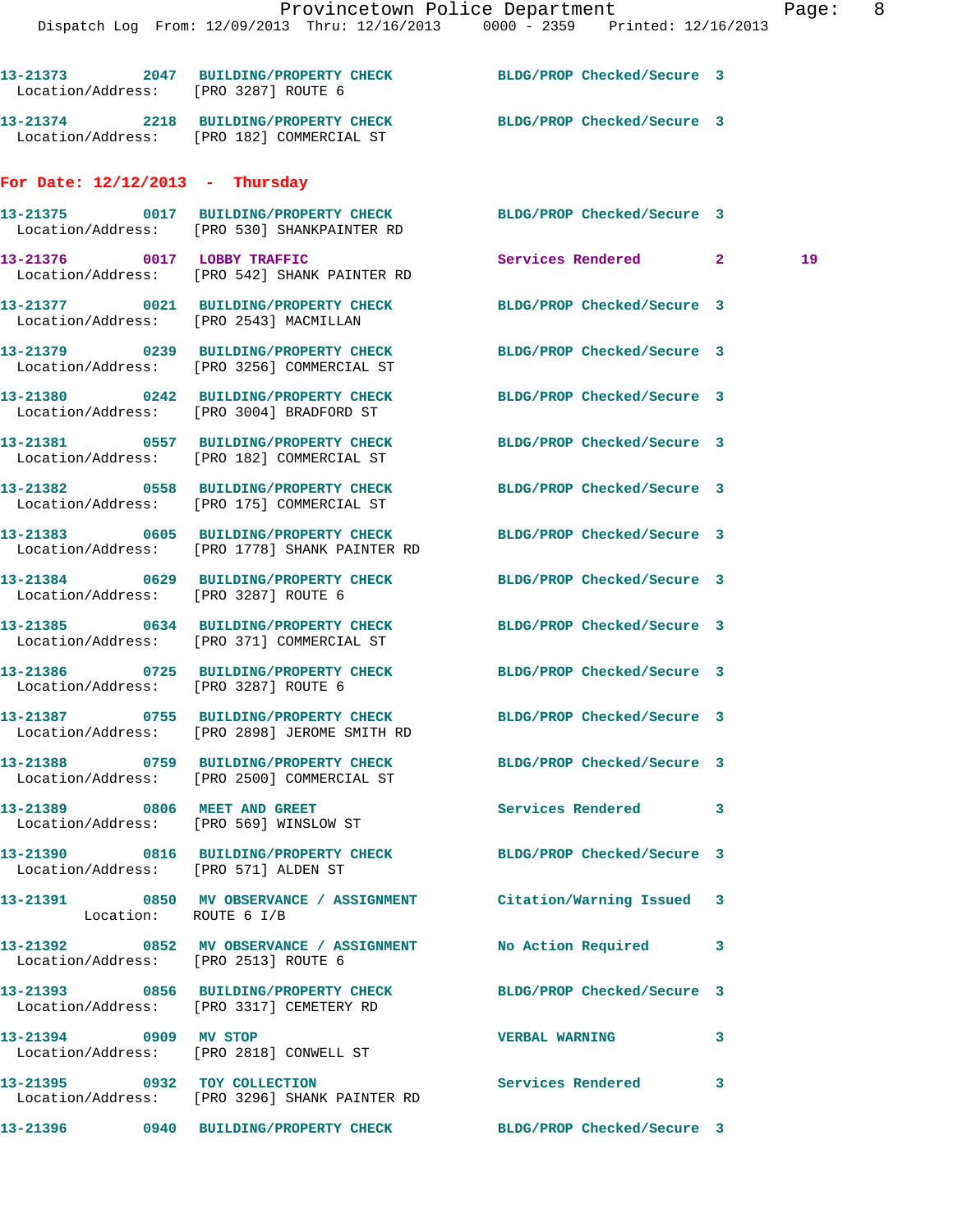|                                                                   | Dispatch Log From: 12/09/2013 Thru: 12/16/2013 0000 - 2359 Printed: 12/16/2013                                  | Provincetown Police Department |              | Page: | - 9 |
|-------------------------------------------------------------------|-----------------------------------------------------------------------------------------------------------------|--------------------------------|--------------|-------|-----|
|                                                                   | Location/Address: [PRO 2206] COMMERCIAL ST                                                                      |                                |              |       |     |
|                                                                   | 13-21397 0949 ASSIST CITIZEN<br>Location/Address: [PRO 489] MAYFLOWER AVE                                       | Services Rendered 3            |              |       |     |
| Location/Address: [PRO 3259] MACMILLAN                            | 13-21398 1036 BUILDING/PROPERTY CHECK BLDG/PROP Checked/Secure 3                                                |                                |              |       |     |
| Location/Address: [PRO 526] RYDER ST                              | 13-21399 1102 BUILDING/PROPERTY CHECK BLDG/PROP Checked/Secure 3                                                |                                |              |       |     |
|                                                                   | 13-21400 1118 MV OBSERVANCE / ASSIGNMENT Services Rendered 3<br>Location/Address: STANDISH ST + BRADFORD ST     |                                |              |       |     |
| 13-21401 1125 MV STOP<br>Location/Address: RYDER ST               |                                                                                                                 | Citation/Warning Issued 3      |              |       |     |
| 13-21402 1155 MV DISABLED<br>Location/Address: [PRO 2518] ROUTE 6 |                                                                                                                 | Services Rendered 2            |              |       |     |
|                                                                   | 13-21403 1301 BUILDING/PROPERTY CHECK BLDG/PROP Checked/Secure 3<br>Location/Address: [PRO 391] COMMERCIAL ST   |                                |              |       |     |
|                                                                   | 13-21404 1305 PARK, WALK & TALK<br>Location/Address: [PRO 3004] BRADFORD ST                                     | Services Rendered 2            |              |       |     |
|                                                                   | 13-21405 1317 PARK, WALK & TALK<br>Location/Address: [PRO 175] COMMERCIAL ST                                    | Services Rendered              | $\mathbf{2}$ |       |     |
| Location/Address: COMMERCIAL ST                                   | 13-21407 1322 PARK, WALK & TALK 1988 Services Rendered 2                                                        |                                |              |       |     |
|                                                                   | 13-21408 1359 BUILDING/PROPERTY CHECK BLDG/PROP Checked/Secure 3<br>Location/Address: [PRO 3318] CEMETERY RD    |                                |              |       |     |
| 13-21409 1408 MV STOP                                             | Location/Address: [PRO 2513] ROUTE 6                                                                            | VERBAL WARNING 3               |              |       |     |
| Location/Address: [TRU] SCRUB OAK DR                              | 13-21410 1535 LOST GOLD BRACELET                                                                                | Services Rendered              | $\mathbf{3}$ |       |     |
|                                                                   | 13-21411 1543 MV OBSERVANCE / ASSIGNMENT Services Rendered 3<br>Location/Address: [PRO 391] COMMERCIAL ST       |                                |              |       |     |
|                                                                   | 13-21412 1604 BUILDING/PROPERTY CHECK Services Rendered 3<br>Location/Address: [PRO 525] COMMERCIAL ST          |                                |              |       |     |
|                                                                   | 13-21413 1643 BUILDING/PROPERTY CHECK BLDG/PROP Checked/Secure 3<br>Location/Address: [PRO 3259] MACMILLAN      |                                |              |       |     |
|                                                                   | 13-21414 1653 MV OBSERVANCE / ASSIGNMENT Services Rendered 3<br>Location/Address: [PRO 3099] SHANKPAINTER RD    |                                |              |       |     |
|                                                                   | Location/Address: BROWNE ST + SHANK PAINTER RD                                                                  | <b>VERBAL WARNING</b>          | 3            |       |     |
|                                                                   | 13-21416 1724 BUILDING/PROPERTY CHECK BLDG/PROP Checked/Secure 3<br>Location/Address: [PRO 447] JEROME SMITH RD |                                |              |       |     |
|                                                                   | 13-21417 1748 LOST WALLET<br>Location/Address: [PRO 542] SHANK PAINTER RD                                       | Services Rendered 3            |              |       |     |
| Location/Address: [PRO 2] ALDEN ST                                | 13-21418 1825 BUILDING/PROPERTY CHECK BLDG/PROP Checked/Secure 3                                                |                                |              |       |     |
|                                                                   | 13-21419 1857 BUILDING/PROPERTY CHECK Services Rendered 3<br>Location/Address: [PRO 338] SHANKPAINTER RD        |                                |              |       |     |
| Location/Address: [PRO 564] BAYBERRY                              | 13-21420 1903 BUILDING/PROPERTY CHECK Services Rendered 3                                                       |                                |              |       |     |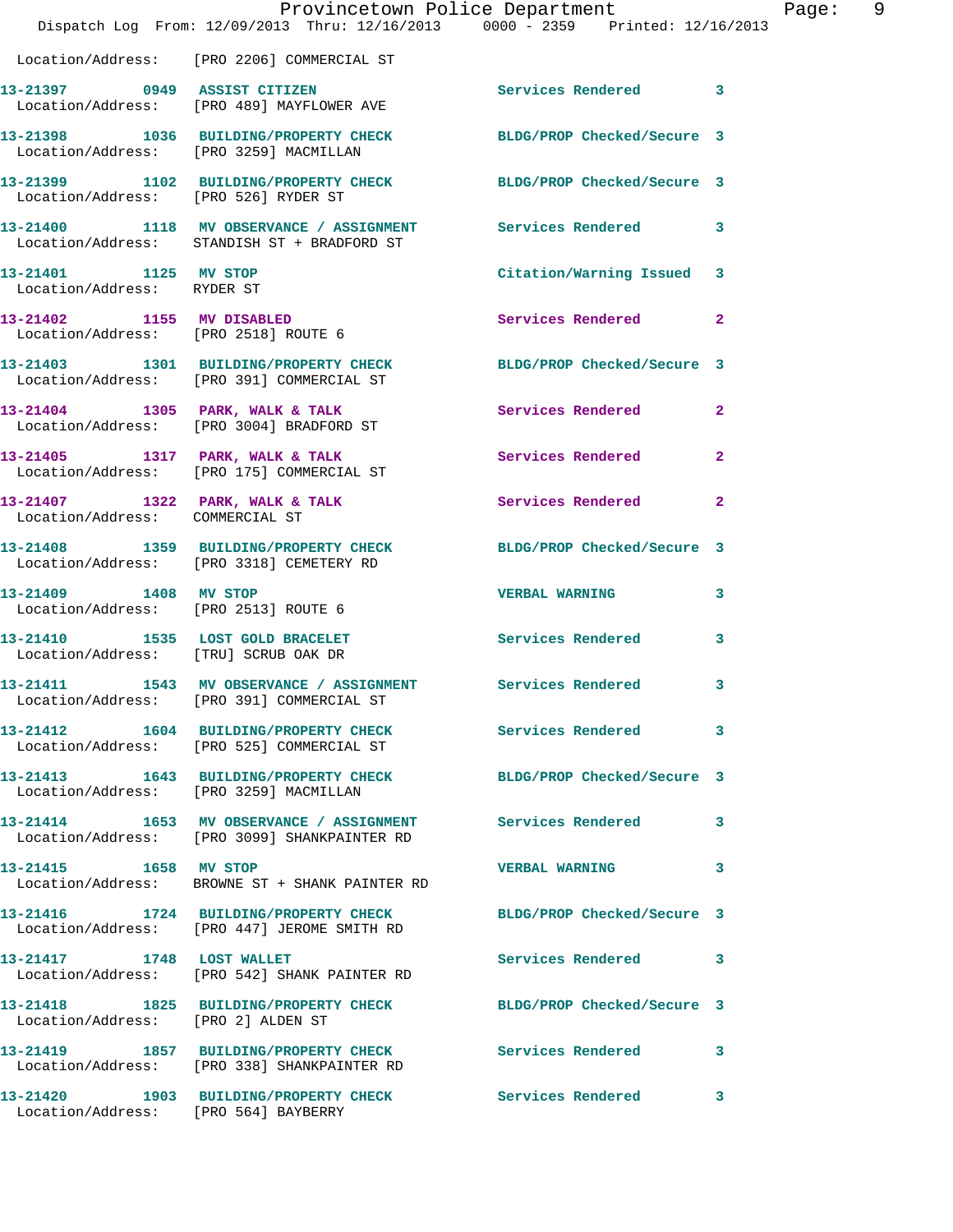|                                   |  | Provincetown Police Department |             |                |  |
|-----------------------------------|--|--------------------------------|-------------|----------------|--|
| From: 12/09/2013 Thru: 12/16/2013 |  |                                | 0000 - 2359 | Printed: 12/10 |  |

|                                      | Provincetown Police Department<br>Dispatch Log From: 12/09/2013 Thru: 12/16/2013 0000 - 2359 Printed: 12/16/2013       |                            |              | Page: 10 |  |
|--------------------------------------|------------------------------------------------------------------------------------------------------------------------|----------------------------|--------------|----------|--|
|                                      | 13-21421 1913 ALARM - GENERAL Services Rendered 1<br>Location/Address: [PRO 536] SHANK PAINTER RD                      |                            |              |          |  |
| 13-21422 1939 MV STOP                | Location/Address: KENDALL LN + BRADFORD ST                                                                             | VERBAL WARNING 3           |              |          |  |
|                                      | 13-21423 1948 LOOSE DOG<br>Location/Address: [PRO 1929] COMMERCIAL ST                                                  | Could Not Locate           | $\mathbf{2}$ |          |  |
| 13-21424 2048 MV STOP                | Location/Address: [PRO 2518] ROUTE 6                                                                                   | <b>VERBAL WARNING</b>      | $\mathbf{3}$ |          |  |
|                                      | 13-21425 2058 BUILDING/PROPERTY CHECK Services Rendered 3<br>Location/Address: [PRO 521] ROUTE 6                       |                            |              |          |  |
|                                      | 13-21426 2111 BUILDING/PROPERTY CHECK BLDG/PROP Checked/Secure 3<br>Location/Address: [PRO 3004] BRADFORD ST           |                            |              |          |  |
|                                      | 13-21427 2152 MV STOP<br>Location/Address: [PRO 3259] MACMILLAN WHARF                                                  | VERBAL WARNING 3           |              |          |  |
|                                      | 13-21428 2358 BUILDING/PROPERTY CHECK BLDG/PROP Checked/Secure 3<br>Location/Address: [PRO 3259] MACMILLAN             |                            |              |          |  |
| For Date: $12/13/2013$ - Friday      |                                                                                                                        |                            |              |          |  |
|                                      | 13-21429 0013 BUILDING/PROPERTY CHECK BLDG/PROP Checked/Secure 3<br>Location/Address: [PRO 391] COMMERCIAL ST          |                            |              |          |  |
|                                      | 13-21430 0019 MV OBSERVANCE / ASSIGNMENT Services Rendered 3<br>Location/Address: BRADFORD ST + STANDISH ST            |                            |              |          |  |
|                                      | 13-21431 0031 LOBBY TRAFFIC<br>Location/Address: [PRO 542] SHANK PAINTER RD                                            | Services Rendered 2        |              | 11       |  |
|                                      | 13-21432 0031 BUILDING/PROPERTY CHECK BLDG/PROP Checked/Secure 3<br>Location/Address: [PRO 2543] MACMILLAN             |                            |              |          |  |
|                                      | 13-21433 0101 BUILDING/PROPERTY CHECK BLDG/PROP Checked/Secure 3<br>Location/Address: [PRO 2898] JEROME SMITH RD       |                            |              |          |  |
|                                      | 13-21434 0110 BUILDING/PROPERTY CHECK<br>Location/Address: [PRO 530] SHANKPAINTER RD                                   | BLDG/PROP Checked/Secure 3 |              |          |  |
| Location/Address: [PRO 564] BAYBERRY | 13-21435 0115 BUILDING/PROPERTY CHECK BLDG/PROP Checked/Secure 3                                                       |                            |              |          |  |
|                                      | 13-21436   0117 MV OBSERVANCE / ASSIGNMENT   Services Rendered   3<br>Location/Address: BRADFORD ST + SHANK PAINTER RD |                            |              |          |  |
|                                      | 13-21437 0128 MV OBSERVANCE / ASSIGNMENT Services Rendered 3<br>Location/Address: [PRO 2577] BRADFORD ST               |                            |              |          |  |
|                                      | 13-21438 0158 BUILDING/PROPERTY CHECK BLDG/PROP Checked/Secure 3<br>Location/Address: [PRO 2500] COMMERCIAL ST         |                            |              |          |  |
|                                      | 13-21439 0207 BUILDING/PROPERTY CHECK BLDG/PROP Checked/Secure 3<br>Location/Address: [PRO 519] RACE POINT RD          |                            |              |          |  |
|                                      | 13-21440 0223 BUILDING/PROPERTY CHECK BLDG/PROP Checked/Secure 3<br>Location/Address: [PRO 175] COMMERCIAL ST          |                            |              |          |  |
|                                      | 13-21441 0226 BUILDING/PROPERTY CHECK BLDG/PROP Checked/Secure 3<br>Location/Address: [PRO 182] COMMERCIAL ST          |                            |              |          |  |
| Location/Address: SHANK PAINTER RD   | 13-21442 0235 MV OBSERVANCE / ASSIGNMENT Services Rendered 3                                                           |                            |              |          |  |
|                                      | 13-21443 0240 NOISE COMPLAINT<br>Location/Address: [PRO 3007] HARRY KEMP WAY                                           | SPOKEN TO                  | 3            |          |  |
|                                      |                                                                                                                        |                            |              |          |  |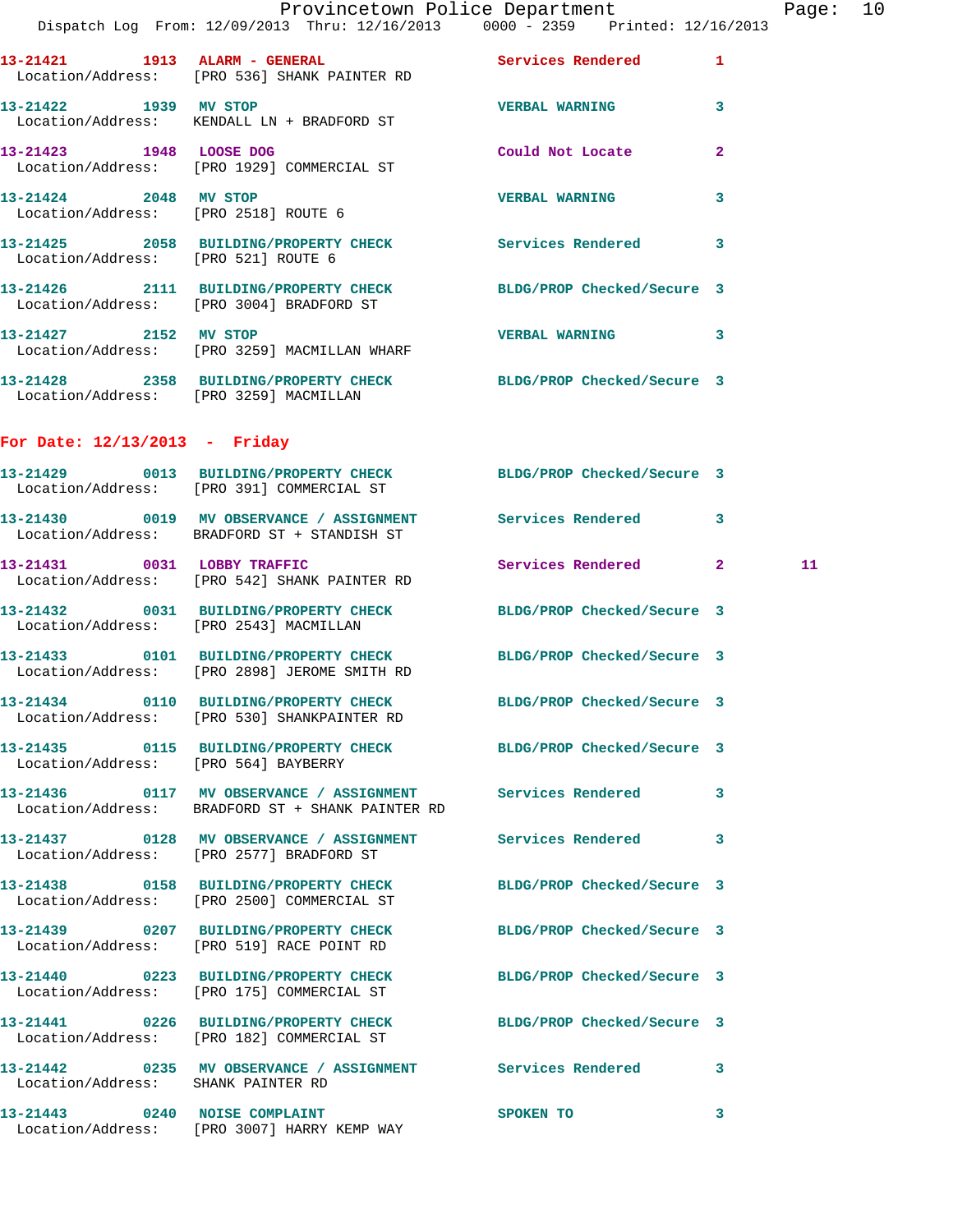|                                                                           | 13-21444 0546 BUILDING/PROPERTY CHECK<br>Location/Address: [PRO 75] CAPTAIN BERTIE RD | BLDG/PROP Checked/Secure 3 |                |
|---------------------------------------------------------------------------|---------------------------------------------------------------------------------------|----------------------------|----------------|
| Location/Address: [PRO 444] HIGH POLE                                     | 13-21445 0554 BUILDING/PROPERTY CHECK                                                 | BLDG/PROP Checked/Secure 3 |                |
|                                                                           | 13-21446 0606 BUILDING/PROPERTY CHECK<br>Location/Address: [PRO 3256] COMMERCIAL ST   | BLDG/PROP Checked/Secure 3 |                |
|                                                                           | 13-21447 0624 BUILDING/PROPERTY CHECK<br>Location/Address: [PRO 2483] COMMERCIAL ST   | BLDG/PROP Checked/Secure 3 |                |
| Location/Address:                                                         | 13-21448 0626 BUILDING/PROPERTY CHECK<br>[PRO 1778] SHANKPAINTER RD                   | BLDG/PROP Checked/Secure 3 |                |
| Location/Address: [PRO 3287] ROUTE 6                                      | 13-21449 0746 BUILDING/PROPERTY CHECK                                                 | BLDG/PROP Checked/Secure 3 |                |
| 13-21450 0752 ASSIST CITIZEN<br>Location/Address: [PRO 569] WINSLOW ST    |                                                                                       | Services Rendered          | 3              |
| 13-21451 0810 ALARM SHUT DOWN                                             | Location/Address: [PRO 253] COMMERCIAL ST                                             | Services Rendered 1        |                |
|                                                                           | 13-21452 0816 BUILDING/PROPERTY CHECK<br>Location/Address: [PRO 2206] COMMERCIAL ST   | BLDG/PROP Checked/Secure 3 |                |
| 13-21453 0819 ASSIST CITIZEN                                              | Location/Address: [PRO 569] WINSLOW ST                                                | Services Rendered 3        |                |
| Location/Address: [PRO 571] ALDEN ST                                      | 13-21454 0858 BUILDING/PROPERTY CHECK BLDG/PROP Checked/Secure 3                      |                            |                |
| Location/Address: SHANK PAINTER RD                                        | 13-21455 0904 MV OBSERVANCE / ASSIGNMENT                                              | No Action Required         | 3              |
|                                                                           | 13-21456 0929 BUILDING/PROPERTY CHECK<br>Location/Address: [PRO 3318] CEMETERY RD     | BLDG/PROP Checked/Secure 3 |                |
| 13-21457 0938 ASSIST CITIZEN                                              | Location/Address: [PRO 569] WINSLOW ST                                                | Services Rendered          | 3              |
| Location/Address: [PRO 526] RYDER ST                                      | 13-21458 0943 BUILDING/PROPERTY CHECK                                                 | BLDG/PROP Checked/Secure 3 |                |
| 13-21459 0949 ALARM TEST<br>Location/Address: COMMERCIAL ST               |                                                                                       | Services Rendered 1        |                |
| 13-21460 0959 ASSIST CITIZEN                                              | Location/Address: [PRO 542] SHANK PAINTER RD                                          | Services Rendered          | 3              |
| 13-21462 1000 PARK, WALK & TALK<br>Location/Address: [PRO 569] WINSLOW ST |                                                                                       | Services Rendered          | $\overline{2}$ |
| 13-21463 1044 MV DISABLED<br>Location/Address: [PRO 2479] ROUTE 6         |                                                                                       | No Action Required         | $\mathbf{2}$   |
| Location: ROUTE 6 I/B                                                     | 13-21464 1047 MV OBSERVANCE / ASSIGNMENT                                              | <b>Services Rendered</b>   | 3              |
| 13-21465 1101 NOISE COMPLAINT<br>Location/Address: YOUNGS CT              |                                                                                       | Services Rendered          | 3              |
|                                                                           | 13-21466 1109 BUILDING/PROPERTY CHECK<br>Location/Address: [PRO 3317] CEMETERY RD     | BLDG/PROP Checked/Secure 3 |                |
| Location/Address: [PRO 3259] MACMILLAN                                    | 13-21467 1225 BUILDING/PROPERTY CHECK                                                 | BLDG/PROP Checked/Secure 3 |                |
|                                                                           | 13-21468 1237 MV OBSERVANCE / ASSIGNMENT Citation/Warning Issued 3                    |                            |                |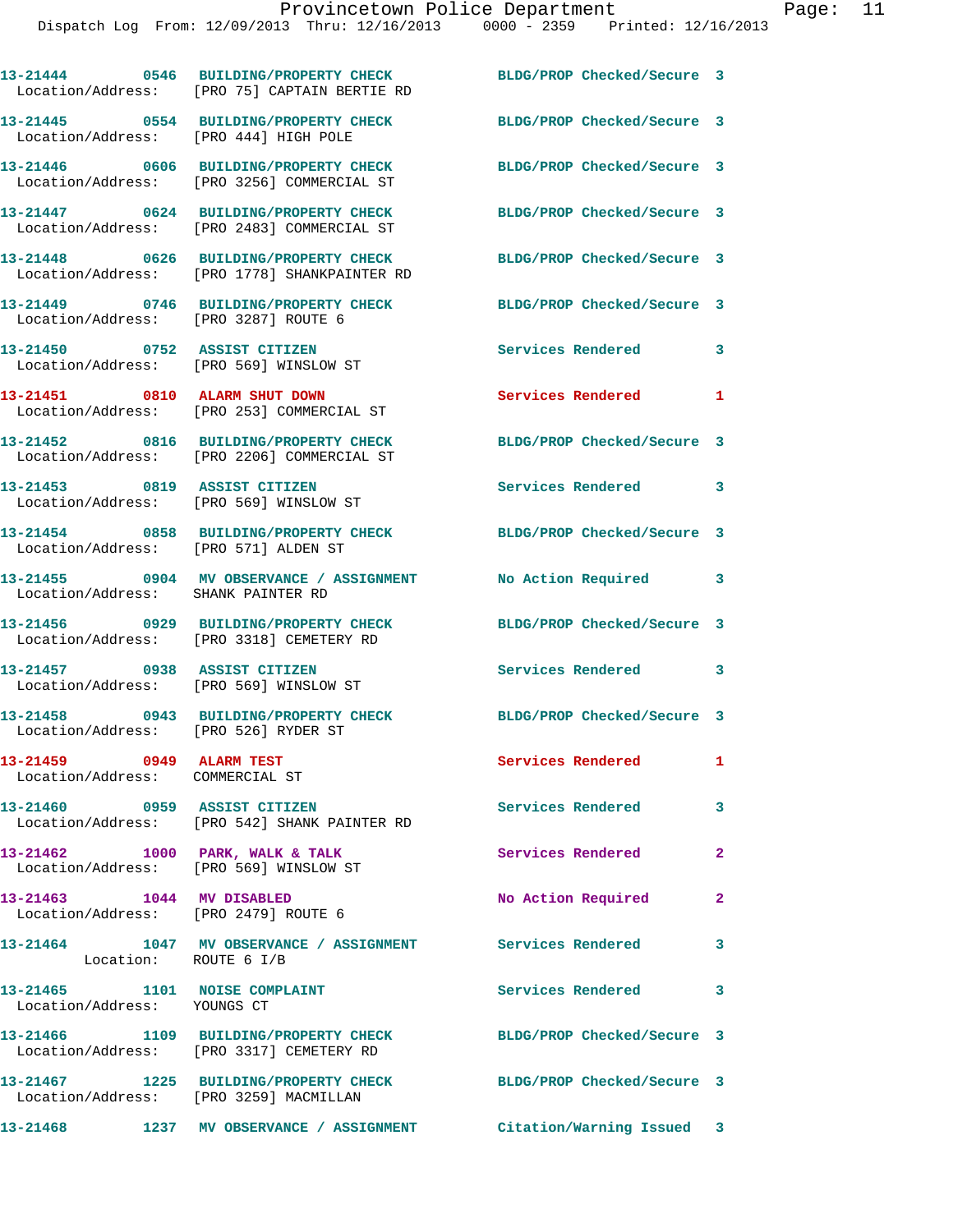|                                         | Provincetown Police Department<br>Dispatch Log From: 12/09/2013 Thru: 12/16/2013 0000 - 2359 Printed: 12/16/2013 |                            |                |
|-----------------------------------------|------------------------------------------------------------------------------------------------------------------|----------------------------|----------------|
|                                         | Location/Address: [PRO 2952] SHANKPAINTER RD                                                                     |                            |                |
| 13-21469 1241 MV STOP                   | Location/Address: [PRO 2479] ROUTE 6                                                                             | <b>VERBAL WARNING</b>      | 3              |
|                                         | 13-21470 1245 PARK, WALK & TALK 1988 Services Rendered<br>Location/Address: [PRO 537] SHANK PAINTER RD           |                            | $\mathbf{2}$   |
|                                         | 13-21471 1329 LARCENY /FORGERY/ FRAUD<br>Location/Address: [PRO 542] SHANK PAINTER RD                            | Services Rendered          | 2              |
| 13-21472 1338 911 ABANDONED             | Location/Address: [PRO 1905] BRADFORD ST                                                                         | <b>Services Rendered</b>   | 1              |
| 13-21473 1405 PET PANTRY                | Location/Address: [PRO 3296] SHANK PAINTER RD                                                                    | <b>Services Rendered</b>   | $\overline{a}$ |
|                                         | 13-21474 1406 TOYS FOR TOTS<br>Location/Address: [PRO 488] MAYFLOWER AVE                                         | <b>Services Rendered</b>   | 3              |
| 13-21475 1410 TOYS FOR TOTS             | Location/Address: [PRO 1778] SHANK PAINTER RD                                                                    | Services Rendered          | 3              |
| 13-21476   1454   SERVICE CALL          | Location/Address: [PRO 350] COMMERCIAL ST                                                                        | Services Rendered          | 3              |
|                                         | 13-21477 1545 BUILDING/PROPERTY CHECK Services Rendered<br>Location/Address: [PRO 3318] CEMETERY RD              |                            | 3              |
|                                         | 13-21478 1546 BUILDING/PROPERTY CHECK<br>Location/Address: [PRO 3317] CEMETERY RD                                | Services Rendered          | 3              |
|                                         | 13-21479 1555 MV OBSERVANCE / ASSIGNMENT<br>Location/Address: [PRO 3099] SHANKPAINTER RD                         | No Action Required         | 3              |
|                                         | 13-21480   1652 MV OBSERVANCE / ASSIGNMENT   Services Rendered<br>Location/Address: [PRO 2513] ROUTE 6           |                            | 3              |
|                                         | 13-21481 1728 PARK, WALK & TALK<br>Location/Address: [PRO 516] RACE POINT RD                                     | <b>Services Rendered</b>   | $\mathbf{2}$   |
|                                         | 13-21482 1816 BUILDING/PROPERTY CHECK<br>Location/Address: [PRO 2499] RACE POINT RD                              | Services Rendered          | 3              |
|                                         | 13-21483 1823 BUILDING/PROPERTY CHECK Services Rendered<br>Location/Address: [PRO 2490] PROVINCELANDS RD         |                            | 3              |
| 13-21484 1839 LOST WALLET               | Location/Address: [PRO 542] SHANK PAINTER RD                                                                     | <b>Services Rendered</b>   | 3              |
| Location/Address: [PRO 2807] ROUTE 6    | 13-21485 1848 BUILDING/GATES OPEN                                                                                | <b>Services Rendered</b>   | 3              |
|                                         | 13-21486 1932 BUILDING/PROPERTY CHECK<br>Location/Address: [PRO 175] COMMERCIAL ST                               | BLDG/PROP Checked/Secure 3 |                |
| Location/Address: [PRO 595] BRADFORD ST | 13-21487 1953 MV OBSERVANCE / ASSIGNMENT Services Rendered                                                       |                            | 3              |
| Location/Address: [PRO 433] RYDER ST    | 13-21488 1959 BUILDING/PROPERTY CHECK BLDG/PROP Checked/Secure 3                                                 |                            |                |
|                                         | 13-21489 2013 MV STOP/VERBAL 89/9<br>Location/Address: [PRO 357] COMMERCIAL ST                                   | <b>VERBAL WARNING</b>      | 3              |
|                                         | 13-21490 2013 BUILDING/PROPERTY CHECK<br>Location/Address: [PRO 519] RACE POINT RD                               | BLDG/PROP Checked/Secure 3 |                |
|                                         | 13-21491 2039 BUILDING/PROPERTY CHECK<br>Location/Address: [PRO 530] SHANKPAINTER RD                             | BLDG/PROP Checked/Secure 3 |                |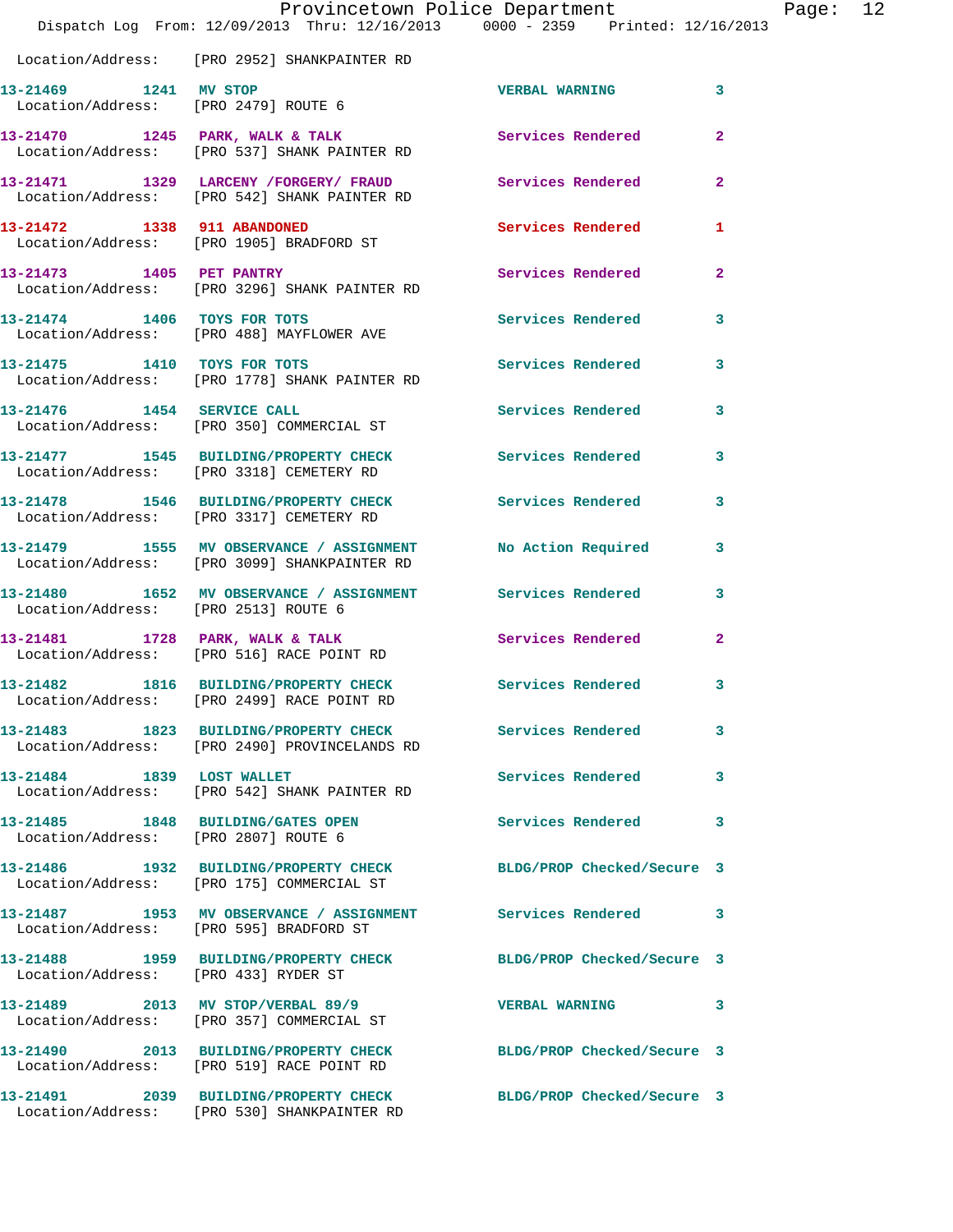|                                                                                                  | Dispatch Log From: 12/09/2013 Thru: 12/16/2013 0000 - 2359 Printed: 12/16/2013                                    | Provincetown Police Department |              | Page: 13 |  |
|--------------------------------------------------------------------------------------------------|-------------------------------------------------------------------------------------------------------------------|--------------------------------|--------------|----------|--|
| Location/Address: [PRO 16] BRADFORD ST                                                           | 13-21492 2119 BUILDING/PROPERTY CHECK BLDG/PROP Checked/Secure 3                                                  |                                |              |          |  |
| Location/Address: [PRO 2] ALDEN ST                                                               | 13-21493 2121 BUILDING/PROPERTY CHECK BLDG/PROP Checked/Secure 3                                                  |                                |              |          |  |
|                                                                                                  | 13-21494 2139 ALARM - GENERAL<br>Location/Address: [PRO 2748] POINT ST                                            | False Alarm 1                  |              |          |  |
|                                                                                                  | 13-21495 2207 BUILDING/PROPERTY CHECK BLD/PROP CHECKED UNSECUR 3<br>Location/Address: [PRO 2539] RYDER ST         |                                |              |          |  |
|                                                                                                  | 13-21496 2252 BUILDING/PROPERTY CHECK<br>Location/Address: [PRO 3259] MACMILLAN                                   | BLDG/PROP Checked/Secure 3     |              |          |  |
|                                                                                                  | 13-21497 2303 BUILDING/PROPERTY CHECK Services Rendered<br>Location/Address: [PRO 2483] COMMERCIAL ST             |                                | 3            |          |  |
| Location/Address: [PRO 444] HIGH POLE                                                            | 13-21498 2335 BUILDING/PROPERTY CHECK BLDG/PROP Checked/Secure 3                                                  |                                |              |          |  |
| For Date: $12/14/2013$ - Saturday                                                                |                                                                                                                   |                                |              |          |  |
|                                                                                                  | 13-21499 0001 LOBBY TRAFFIC<br>Location/Address: [PRO 542] SHANK PAINTER RD                                       | Services Rendered 2            |              | 10       |  |
|                                                                                                  | 13-21500 0005 BUILDING/PROPERTY CHECK BLDG/PROP Checked/Secure 3<br>Location/Address: [PRO 306] COMMERCIAL ST     |                                |              |          |  |
|                                                                                                  | 13-21501 0028 BUILDING/PROPERTY CHECK Services Rendered 3<br>Location/Address: [PRO 2490] PROVINCELANDS RD        |                                |              |          |  |
| Location/Address: [PRO 2] ALDEN ST                                                               | 13-21502 0122 BUILDING/PROPERTY CHECK BLDG/PROP Checked/Secure 3                                                  |                                |              |          |  |
|                                                                                                  | 13-21503 0149 BUILDING/PROPERTY CHECK Services Rendered 3<br>Location/Address: [PRO 391] COMMERCIAL ST            |                                |              |          |  |
|                                                                                                  | 13-21504 0211 BUILDING/PROPERTY CHECK BLDG/PROP Checked/Secure 3<br>Location/Address: [PRO 2206] COMMERCIAL ST    |                                |              |          |  |
|                                                                                                  | 13-21505 0449 BUILDING/PROPERTY CHECK<br>Location/Address: [PRO 2898] JEROME SMITH RD                             | BLDG/PROP Checked/Secure 3     |              |          |  |
|                                                                                                  | 13-21506 0501 BUILDING/PROPERTY CHECK BLDG/PROP Checked/Secure 3<br>Location/Address: [PRO 3030] TIN PAN ALLEY RD |                                |              |          |  |
| Location/Address: [PRO 3287] ROUTE 6                                                             | 13-21507 0539 BUILDING/PROPERTY CHECK BLDG/PROP Checked/Secure 3                                                  |                                |              |          |  |
|                                                                                                  | 13-21508 0619 BUILDING/PROPERTY CHECK BLDG/PROP Checked/Secure 3<br>Location/Address: [PRO 2543] MACMILLAN WHARF  |                                |              |          |  |
| 13-21509 0725 ASSIST CITIZEN<br>Location/Address: SHANKPAINTER RD<br>Refer To Field Int: 13-7-FI |                                                                                                                   | SPOKEN TO                      | 3            |          |  |
|                                                                                                  | 13-21510 0748 FOUND TD CANADA TRUST CARD Services Rendered<br>Location/Address: [PRO 542] SHANK PAINTER RD        |                                | 3            |          |  |
|                                                                                                  | 13-21512 0830 BUILDING/PROPERTY CHECK BLDG/PROP Checked/Secure 3<br>Location/Address: [PRO 2500] COMMERCIAL ST    |                                |              |          |  |
|                                                                                                  | 13-21513 0843 BUILDING/PROPERTY CHECK BLDG/PROP Checked/Secure 3<br>Location/Address: [PRO 2206] COMMERCIAL ST    |                                |              |          |  |
| 13-21514 0925 TOYS FOR TOTS                                                                      | Location/Address: [PRO 606] CONWELL ST                                                                            | Services Rendered              | 3            |          |  |
| 13-21515 0955 TOYS FOR TOTS                                                                      |                                                                                                                   | Services Rendered              | $\mathbf{3}$ |          |  |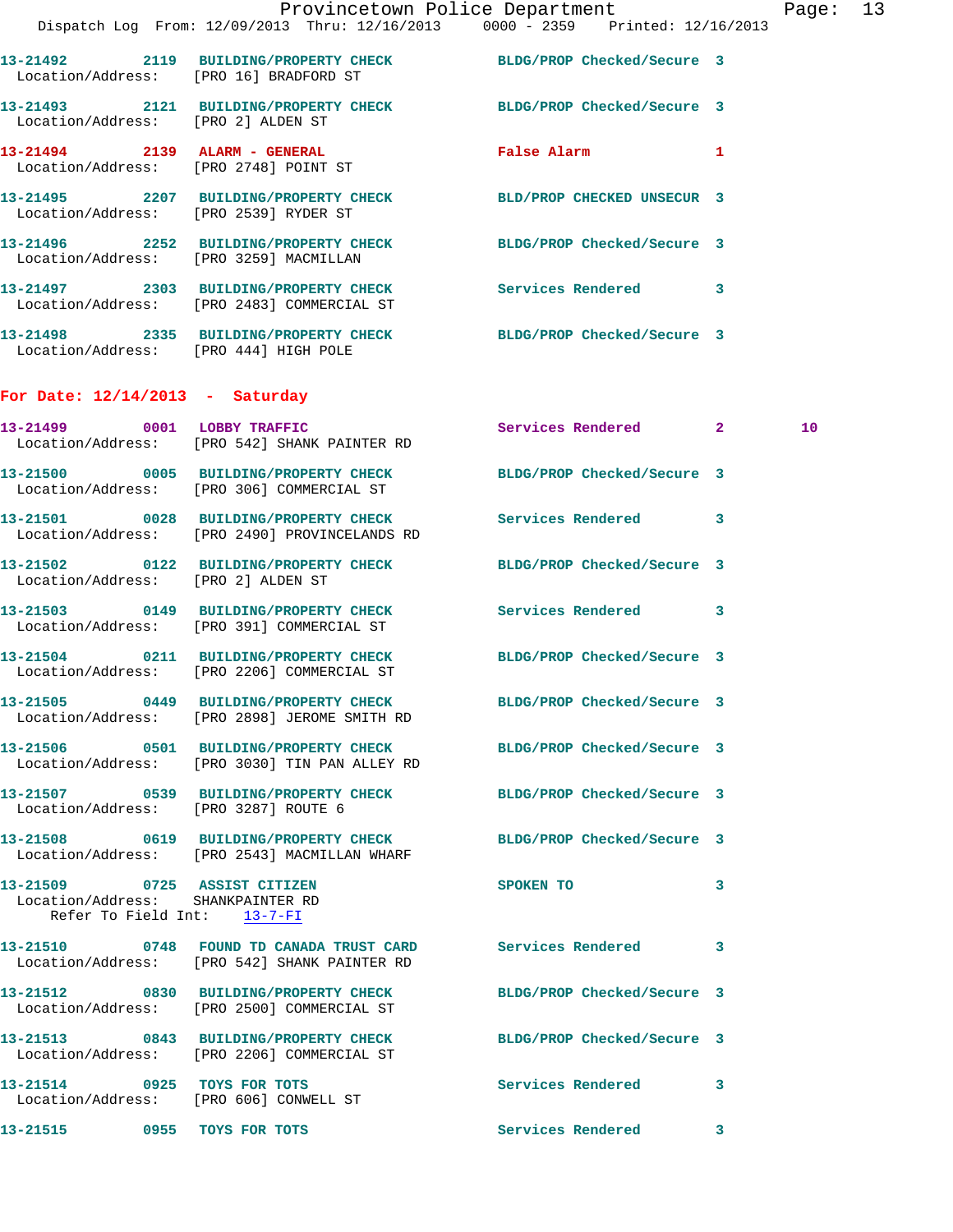|                                                                                             | Provincetown Police Department<br>Dispatch Log From: 12/09/2013 Thru: 12/16/2013 0000 - 2359 Printed: 12/16/2013 |                            |                         |
|---------------------------------------------------------------------------------------------|------------------------------------------------------------------------------------------------------------------|----------------------------|-------------------------|
|                                                                                             | Location/Address: [PRO 285] COMMERCIAL ST                                                                        |                            |                         |
|                                                                                             | 13-21516 1003 TOYS FOR TOTS<br>Location/Address: [PRO 3296] SHANK PAINTER RD                                     | Services Rendered          | 3                       |
| Location/Address: [PRO 2807] ROUTE 6                                                        | 13-21517 1003 BUILDING/PROPERTY CHECK BLDG/PROP Checked/Secure 3                                                 |                            |                         |
|                                                                                             | 13-21518 1016 TOYS FOR TOTS<br>Location/Address: [PRO 182] COMMERCIAL ST                                         | <b>Services Rendered</b>   | 3                       |
| Location/Address: [PRO 1283] BANGS ST                                                       | 13-21519 1148 MEDICAL EMERGENCY                                                                                  | Transported to Hospital    | 1                       |
| 13-21520 1216 MEDICAL EMERGENCY<br>Location/Address: HARBOR HILL RD                         |                                                                                                                  | Services Rendered          | 1                       |
|                                                                                             | 13-21522 1241 LOST PORTFOLIO<br>Location/Address: [PRO 542] SHANK PAINTER RD                                     | <b>Services Rendered</b>   | 3                       |
|                                                                                             | 13-21523 1357 BUILDING/PROPERTY CHECK<br>Location/Address: [PRO 2500] COMMERCIAL ST                              | BLDG/PROP Checked/Secure 3 |                         |
| 13-21524 1413 MV ACCIDENT<br>Location/Address: COMMERCIAL ST<br>Refer To Accident: 13-81-AC |                                                                                                                  | Investigated               | 1                       |
| Location/Address: [PRO 564] BAYBERRY                                                        | 13-21525 1540 BUILDING/PROPERTY CHECK BLDG/PROP Checked/Secure 3                                                 |                            |                         |
|                                                                                             | 13-21526 1610 MV OBSERVANCE / ASSIGNMENT<br>Location/Address: BRADFORD ST                                        | No Action Required         | 3                       |
|                                                                                             | 13-21527 1616 MEDICAL EMERGENCY<br>Location/Address: [PRO 2880] COURT ST                                         | Transported to Hospital    | 1                       |
|                                                                                             | 13-21528 1639 HAZARDS/SNOW REMOVAL<br>Location/Address: [PRO 3813] SHANK PAINTER RD                              | Services Rendered          | $\overline{2}$          |
| Location/Address: [PRO 444] HIGH POLE                                                       | 13-21530 1720 BUILDING/PROPERTY CHECK BLDG/PROP Checked/Secure 3                                                 |                            |                         |
|                                                                                             | 13-21531 1725 IN THE HIGHSCHOOL<br>Location/Address: [PRO 569] WINSLOW ST                                        | No Action Required         | 3                       |
| Location/Address: [PRO 3259] MACMILLAN                                                      | 13-21532 1809 BUILDING/PROPERTY CHECK                                                                            | BLDG/PROP Checked/Secure 3 |                         |
|                                                                                             | 13-21534 1933 ASSIST AGENCY / MUTUAL AID Services Rendered<br>Location/Address: [EAS] KETTLE HOLE RD             |                            | 3                       |
|                                                                                             | 13-21533 1934 BUILDING/PROPERTY CHECK<br>Location/Address: [PRO 530] SHANKPAINTER RD                             | BLDG/PROP Checked/Secure 3 |                         |
| Location/Address: [PRO 3287] ROUTE 6                                                        | 13-21535 1945 BUILDING/PROPERTY CHECK                                                                            | BLDG/PROP Checked/Secure 3 |                         |
| 13-21536 1952 SMELL OF GAS<br>Location/Address: RYDER ST                                    |                                                                                                                  | Services Rendered          | $\mathbf{2}$            |
|                                                                                             | 13-21537 2058 BUILDING/PROPERTY CHECK<br>Location/Address: [PRO 175] COMMERCIAL ST                               | BLDG/PROP Checked/Secure 3 |                         |
|                                                                                             | 13-21538 2137 BUILDING/PROPERTY CHECK<br>Location/Address: [PRO 2206] COMMERCIAL ST                              | BLDG/PROP Checked/Secure 3 |                         |
|                                                                                             | 13-21539 2140 MV OBSERVANCE / ASSIGNMENT<br>Location/Address: BRADFORD ST + CENTER ST                            | No Action Required         | 3                       |
| 13-21541 2241 MV LOCKOUT                                                                    | Location/Address: [PRO 2784] SHANK PAINTER RD                                                                    | Services Rendered          | $\overline{\mathbf{2}}$ |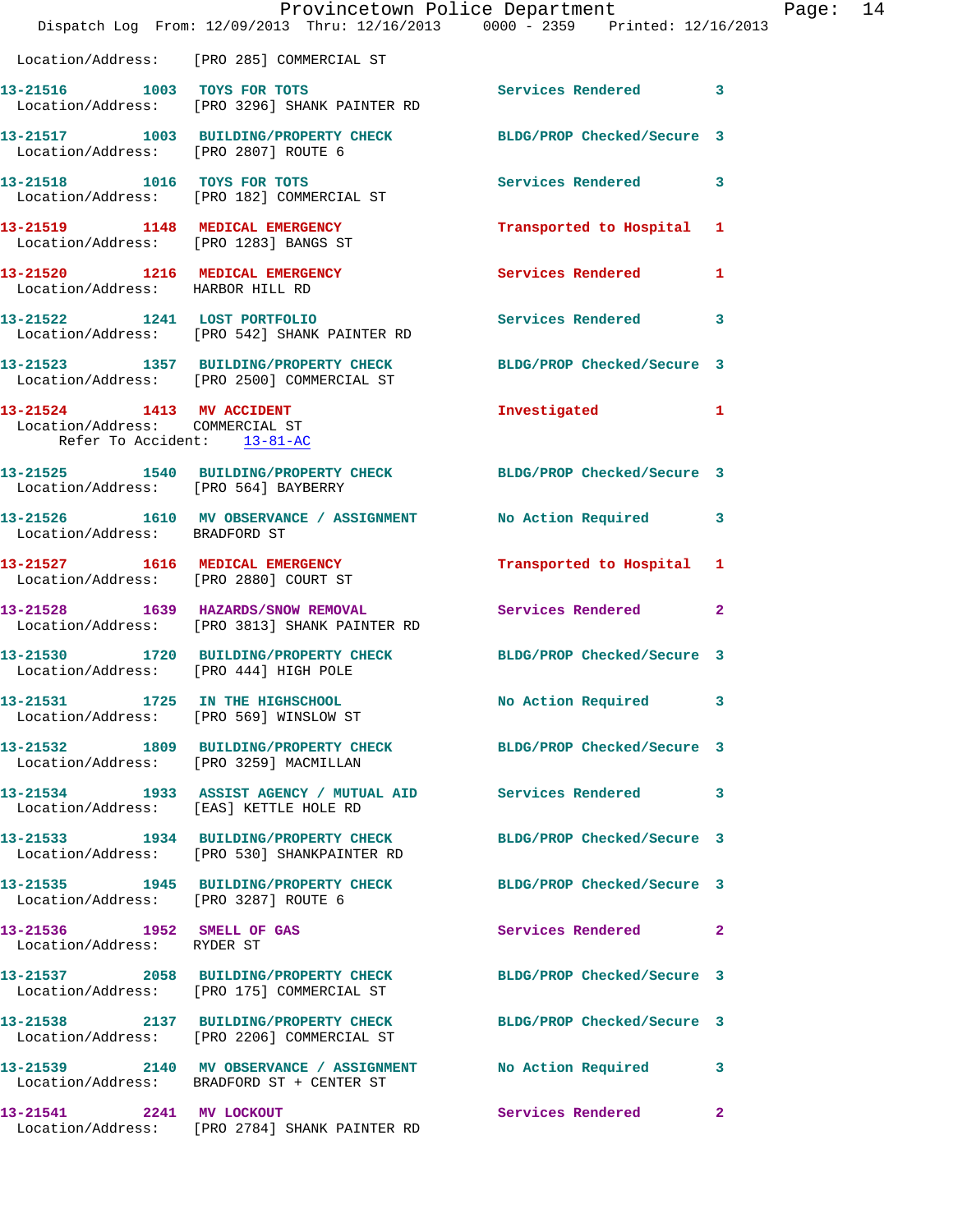Dispatch Log From: 12/09/2013 Thru: 12/16/2013 0000 - 2359 Printed: 12/16/2013

| 13-21540<br>2251<br>Location/Address: | <b>HARASSMENT</b><br>[PRO 3007] HARRY KEMP WAY             | Services Rendered | 2              |                 |
|---------------------------------------|------------------------------------------------------------|-------------------|----------------|-----------------|
| 2350<br>13-21542<br>Location/Address: | <b>BUILDING/PROPERTY CHECK</b><br>[PRO 2483] COMMERCIAL ST | Services Rendered | 3              |                 |
| For Date: $12/15/2013$ -              | Sunday                                                     |                   |                |                 |
| 0007<br>13-21543<br>Location/Address: | LOBBY TRAFFIC<br>[PRO 542] SHANK PAINTER RD                | Services Rendered | $\overline{2}$ | 12 <sup>°</sup> |
| 0035<br>13-21544                      | <b>BUILDING/PROPERTY CHECK</b>                             | Services Rendered | 3              |                 |

**13-21545 0101 BUILDING/PROPERTY CHECK BLDG/PROP Checked/Secure 3**  Location/Address: [PRO 306] COMMERCIAL ST

**13-21546 0119 BUILDING/PROPERTY CHECK Services Rendered 3**  Location/Address: [PRO 2490] PROVINCELANDS RD

Location/Address: [PRO 2898] JEROME SMITH RD

**13-21547 0305 BUILDING/PROPERTY CHECK BLDG/PROP Checked/Secure 3**  Location/Address: ROUTE 6 + PROVINCELANDS RD

Location/Address: [PRO 2543] MACMILLAN WHARF

Location/Address: [PRO 2206] COMMERCIAL ST

Location/Address: [PRO 1638] COMMERCIAL ST

Location/Address: [PRO 564] BAYBERRY

Location/Address: [PRO 3007] HARRY KEMP WAY

**13-21551 0543 ALARM - GENERAL False Alarm Weather (No 1**  Location/Address: [PRO 2329] TELEGRAPH HILL RD **13-21552 0614 WIRES DOWN Taken/Referred to Other 2 1**  Location/Address: [PRO 358] COMMERCIAL ST

Location/Address: [PRO 1464] COMMERCIAL ST

**13-21554 0712 BUILDING/PROPERTY CHECK BLDG/PROP Checked/Secure 3**  Location/Address: [PRO 2543] MACMILLAN WHARF

Location/Address: [PRO 155] COMMERCIAL ST

Location/Address: [PRO 542] SHANK PAINTER RD

Location/Address: [PRO 706] BAYBERRY AVE

Location/Address: [PRO 145] COMMERCIAL ST

Location/Address: COURT ST + WINTHROP ST

**13-21563 0935 BUILDING/PROPERTY CHECK BLDG/PROP Checked/Secure 3**  Location/Address: [PRO 3317] CEMETERY RD

**13-21548 0310 BUILDING/PROPERTY CHECK BLDG/PROP Checked/Secure 3** 

**13-21549 0500 BUILDING/PROPERTY CHECK Services Rendered 3** 

**13-21550 0527 BUILDING/PROPERTY CHECK BLDG/PROP Checked/Secure 3** 

**13-21553 0655 CHEST PAINS Transported to Hospital 1** 

**13-21555 0728 ALARM - FIRE Services Rendered 1** 

**13-21557 0745 FOUND DRIVER'S LICENSE Services Rendered 3** 

**13-21556 0749 ALARM - GENERAL Services Rendered 1** 

**13-21560 0750 HAZARDS Services Rendered 2** 

**13-21558 0813 FLOODING Services Rendered 2** 

**13-21559 0823 BUILDING/PROPERTY CHECK BLDG/PROP Checked/Secure 3** 

**13-21562 0919 HARASSMENT Services Rendered 2** 

**13-21564 0936 BUILDING/PROPERTY CHECK BLDG/PROP Checked/Secure 3**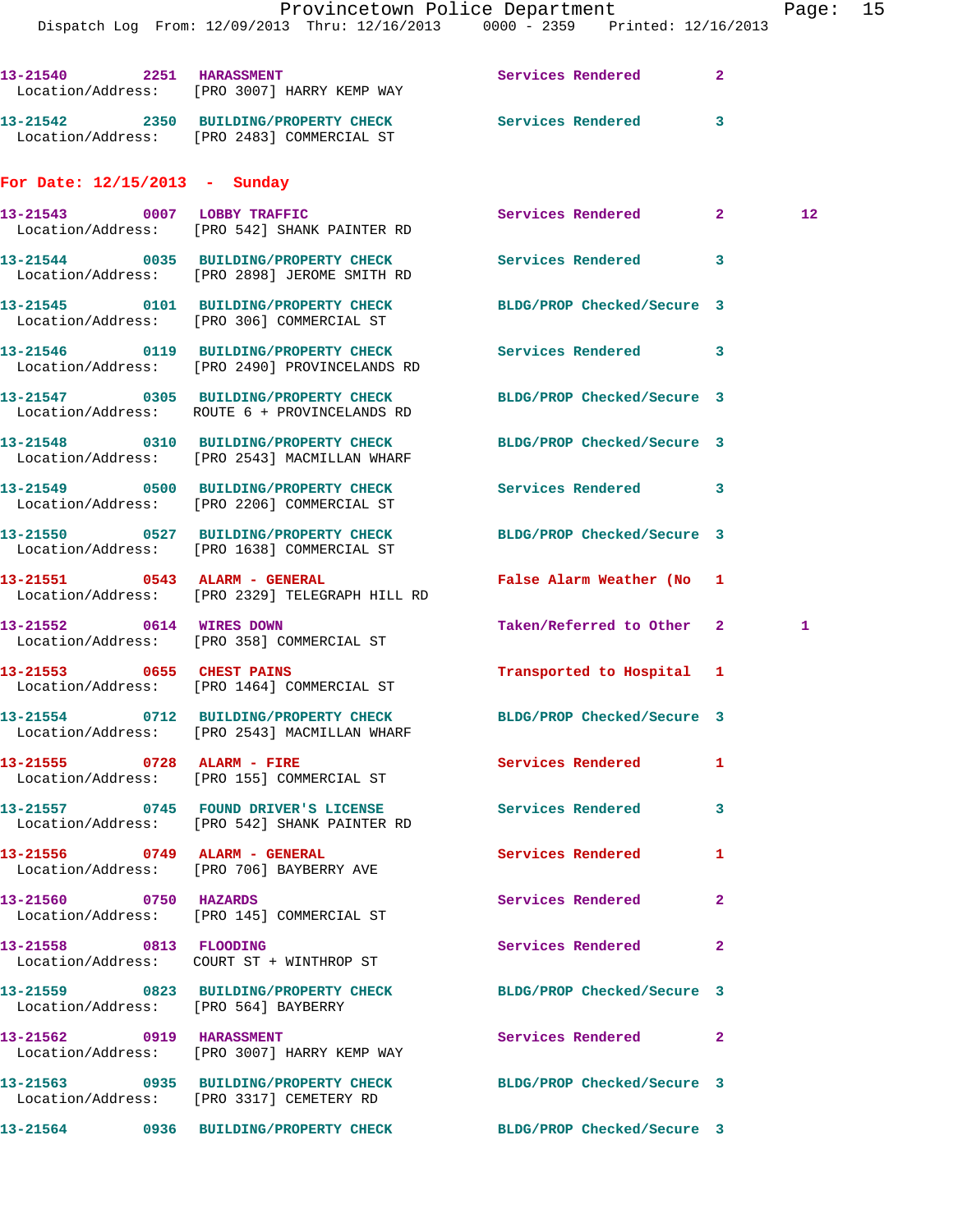|                                                                  | Provincetown Police Department<br>Dispatch Log From: 12/09/2013 Thru: 12/16/2013 0000 - 2359 Printed: 12/16/2013 |                            |                         |
|------------------------------------------------------------------|------------------------------------------------------------------------------------------------------------------|----------------------------|-------------------------|
|                                                                  | Location/Address: [PRO 3318] CEMETERY RD                                                                         |                            |                         |
|                                                                  | 13-21565 1005 REASSURANCE CHECK<br>Location/Address: [PRO 3632] COMMERCIAL ST                                    | <b>Services Rendered</b>   | 3                       |
| 13-21567 1026 HAZARDS                                            | Location/Address: RYDER ST + BRADFORD ST                                                                         | Services Rendered          | $\overline{2}$          |
|                                                                  | 13-21568 1146 BUILDING/PROPERTY CHECK<br>Location/Address: [PRO 530] SHANKPAINTER RD                             | BLDG/PROP Checked/Secure 3 |                         |
|                                                                  | 13-21569 1152 PARK, WALK & TALK<br>Location: [PRO 3431] LOPES SQUARE                                             | Services Rendered          | 2                       |
|                                                                  | 13-21570 1209 FOUND GOLD/DIAMOND EARRING Services Rendered<br>Location/Address: COMMERCIAL ST                    |                            | 3                       |
| 13-21571 1243 WIRES DOWN<br>Location/Address: [PRO 506] PEARL ST |                                                                                                                  | Services Rendered          | $\overline{a}$          |
|                                                                  | 13-21572 1254 BUILDING/PROPERTY CHECK<br>Location/Address: [PRO 175] COMMERCIAL ST                               | BLDG/PROP Checked/Secure 3 |                         |
|                                                                  | 13-21573 1350 PARK, WALK & TALK<br>Location/Address: [PRO 488] MAYFLOWER AVE                                     | Services Rendered          | $\overline{a}$          |
|                                                                  | 13-21574 1422 BUILDING/PROPERTY CHECK<br>Location/Address: [PRO 3163] WINTHROP ST                                | BLDG/PROP Checked/Secure 3 |                         |
|                                                                  | 13-21575 1535 FOUND SAMSUNG PHONE<br>Location/Address: [PRO 542] SHANK PAINTER RD                                | <b>Services Rendered</b>   | 3                       |
|                                                                  | 13-21576 1610 PARK, WALK & TALK<br>Location/Address: [PRO 105] COMMERCIAL ST                                     | Services Rendered          | $\overline{a}$          |
|                                                                  | 13-21577 1624 BUILDING/PROPERTY CHECK<br>Location/Address: [PRO 182] COMMERCIAL ST                               | BLDG/PROP Checked/Secure 3 |                         |
| 13-21578 1625 CHECK LUNGS                                        | Location/Address: [PRO 1892] SHANK PAINTER RD                                                                    | Services Rendered          | 1                       |
| 13-21579 1815 DOG OUTSIDE                                        | Location/Address: [PRO 988] MECHANIC ST                                                                          | Unfounded                  | $\overline{\mathbf{2}}$ |
|                                                                  | 13-21580 1820 BUILDING/PROPERTY CHECK<br>Location/Address: [PRO 306] COMMERCIAL ST                               | BLDG/PROP Checked/Secure 3 |                         |
| Location/Address: [PRO 3287] ROUTE 6                             | 13-21581 1831 BUILDING/PROPERTY CHECK                                                                            | BLDG/PROP Checked/Secure 3 |                         |
|                                                                  | 13-21582 1904 BUILDING/PROPERTY CHECK<br>Location/Address: [PRO 488] MAYFLOWER ST                                | BLDG/PROP Checked/Secure 3 |                         |
| 13-21583 1907 MEDICAL EMERGENCY                                  | Location/Address: [PRO 744] BRADFORD ST                                                                          | <b>PATIENT REFUSAL</b>     | 1                       |
| Location/Address: [PRO 3259] MACMILLAN                           | 13-21584 1922 BUILDING/PROPERTY CHECK                                                                            | BLDG/PROP Checked/Secure 3 |                         |
| Location/Address: [PRO 444] HIGH POLE                            | 13-21585 1953 BUILDING/PROPERTY CHECK                                                                            | BLDG/PROP Checked/Secure 3 |                         |
|                                                                  | 13-21586 2005 BUILDING/PROPERTY CHECK<br>Location/Address: [PRO 530] SHANKPAINTER RD                             | BLDG/PROP Checked/Secure 3 |                         |
|                                                                  | 13-21588 2029 MEDICAL EMERGENCY<br>Location/Address: [PRO 60] BRADFORD ST                                        | Transported to Hospital 1  |                         |
|                                                                  | 13-21589 2114 BUILDING/PROPERTY CHECK BLDG/PROP Checked/Secure 3<br>Location/Address: [PRO 530] SHANKPAINTER RD  |                            |                         |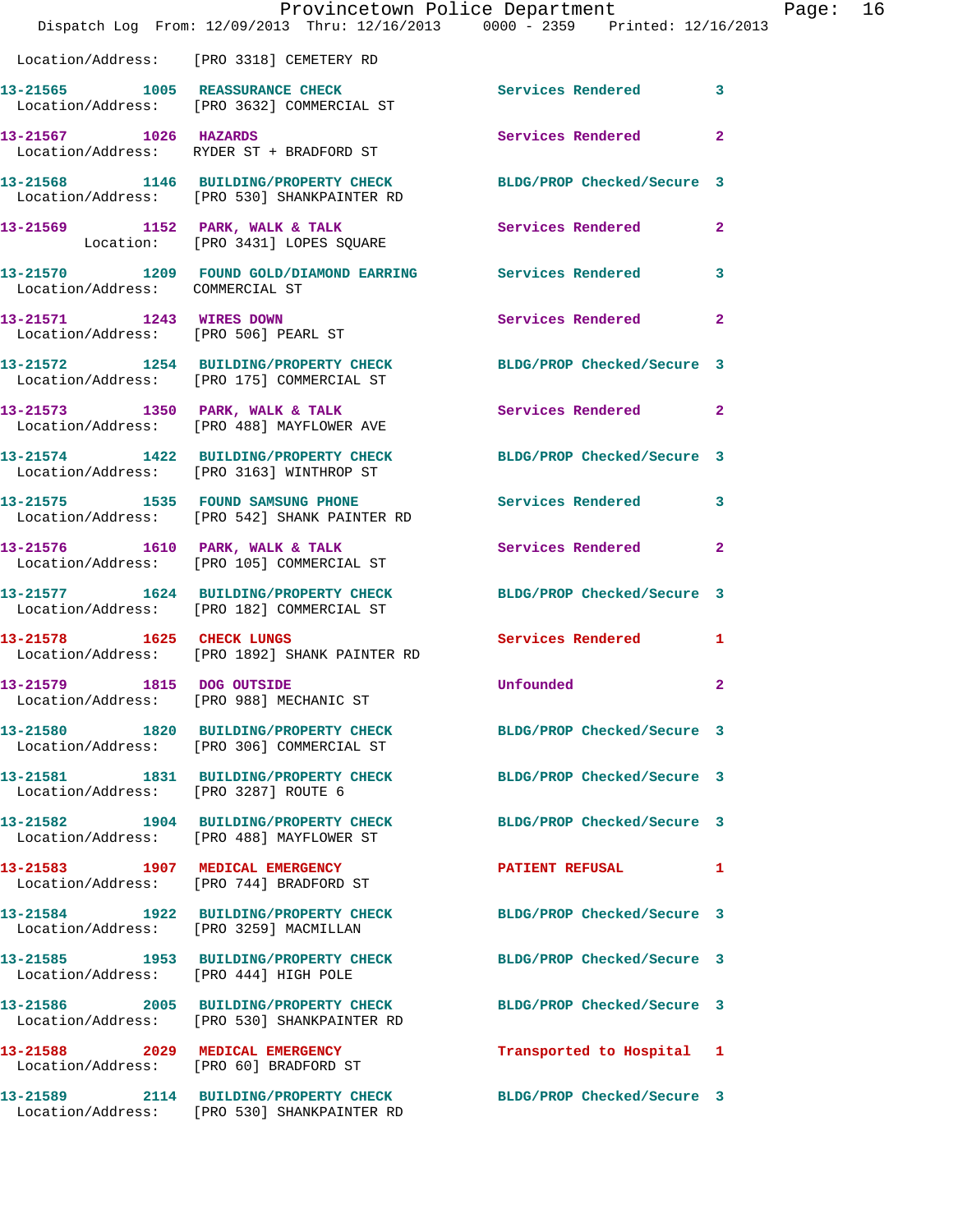| Location/Address:                                                       | 13-21591 2123 BUILDING/PROPERTY CHECK<br>[PRO 1778] SHANKPAINTER RD                                      | BLDG/PROP Checked/Secure 3 |              |
|-------------------------------------------------------------------------|----------------------------------------------------------------------------------------------------------|----------------------------|--------------|
|                                                                         | 13-21592 2157 BUILDING/PROPERTY CHECK<br>Location/Address: [PRO 2206] COMMERCIAL ST                      | BLDG/PROP Checked/Secure 3 |              |
| Location/Address:                                                       | 13-21593 2206 BUILDING/PROPERTY CHECK<br>[PRO 2206] COMMERCIAL ST                                        | BLDG/PROP Checked/Secure 3 |              |
| Location/Address:                                                       | 13-21594 2253 BUILDING/PROPERTY CHECK<br>[PRO 519] RACE POINT RD                                         | BLDG/PROP Checked/Secure 3 |              |
|                                                                         | 13-21595 2344 BUILDING/PROPERTY CHECK<br>Location/Address: [PRO 2898] JEROME SMITH RD                    | Services Rendered          | 3            |
|                                                                         | 13-21596 2344 BUILDING/PROPERTY CHECK<br>Location/Address: [PRO 447] JEROME SMITH RD                     | BLDG/PROP Checked/Secure 3 |              |
|                                                                         | 13-21597 2349 BUILDING/PROPERTY CHECK<br>Location/Address: [PRO 175] COMMERCIAL ST                       | BLDG/PROP Checked/Secure 3 |              |
|                                                                         | 13-21598 2351 BUILDING/PROPERTY CHECK<br>Location/Address: [PRO 341] COMMERCIAL ST                       | BLDG/PROP Checked/Secure 3 |              |
| For Date: $12/16/2013$ - Monday                                         |                                                                                                          |                            |              |
| 13-21599 0017 HARASSMENT                                                | Location/Address: [PRO 3007] HARRY KEMP WAY                                                              | SPOKEN TO                  | $\mathbf{2}$ |
| Location/Address: [PRO 16] BRADFORD ST                                  | 13-21600 0021 BUILDING/PROPERTY CHECK                                                                    | BLDG/PROP Checked/Secure 3 |              |
| Location/Address:                                                       | 13-21602 0059 BUILDING/PROPERTY CHECK<br>[PRO 440] HARRY KEMP WAY                                        | BLDG/PROP Checked/Secure 3 |              |
| Location/Address:                                                       | 13-21603 0106 BUILDING/PROPERTY CHECK<br>[PRO 2] ALDEN ST                                                | BLDG/PROP Checked/Secure 3 |              |
| Location/Address:                                                       | 13-21604 0119 BUILDING/PROPERTY CHECK<br>[PRO 3318] CEMETERY RD                                          | Services Rendered          | 3            |
|                                                                         | 13-21605 0120 BUILDING/PROPERTY CHECK<br>Location/Address: [PRO 3317] CEMETERY RD                        | Services Rendered 3        |              |
|                                                                         | Location/Address: [PRO 542] SHANK PAINTER RD                                                             | Services Rendered          |              |
|                                                                         | 13-21607 0123 BUILDING/PROPERTY CHECK<br>Location/Address: [PRO 545] SHANKPAINTER RD                     | BLDG/PROP Checked/Secure 3 |              |
|                                                                         | 13-21608 0211 BUILDING/PROPERTY CHECK Services Rendered 3<br>Location/Address: [PRO 338] SHANKPAINTER RD |                            |              |
|                                                                         | 13-21609 0213 BUILDING/PROPERTY CHECK<br>Location/Address: [PRO 94] BRADFORD ST                          | BLDG/PROP Checked/Secure 3 |              |
| Location/Address: [PRO 564] BAYBERRY                                    | 13-21610 0251 BUILDING/PROPERTY CHECK                                                                    | Services Rendered 3        |              |
|                                                                         | Location/Address: [PRO 3296] SHANKPAINTER RD                                                             | BLDG/PROP Checked/Secure 3 |              |
| 13-21612 0352 MEDICAL EMERGENCY<br>Location/Address: [PRO 506] PEARL ST |                                                                                                          | Transported to Hospital 1  |              |
| 13-21613 0414 ALARM - GENERAL                                           | Location/Address: [PRO 539] SHANK PAINTER RD                                                             | False Alarm                | 1            |
| 13-21614 0451 SERVE WARRANT                                             | Location/Address: [PRO 2543] MACMILLAN WHARF                                                             | Arrest(s) Made             | 3            |